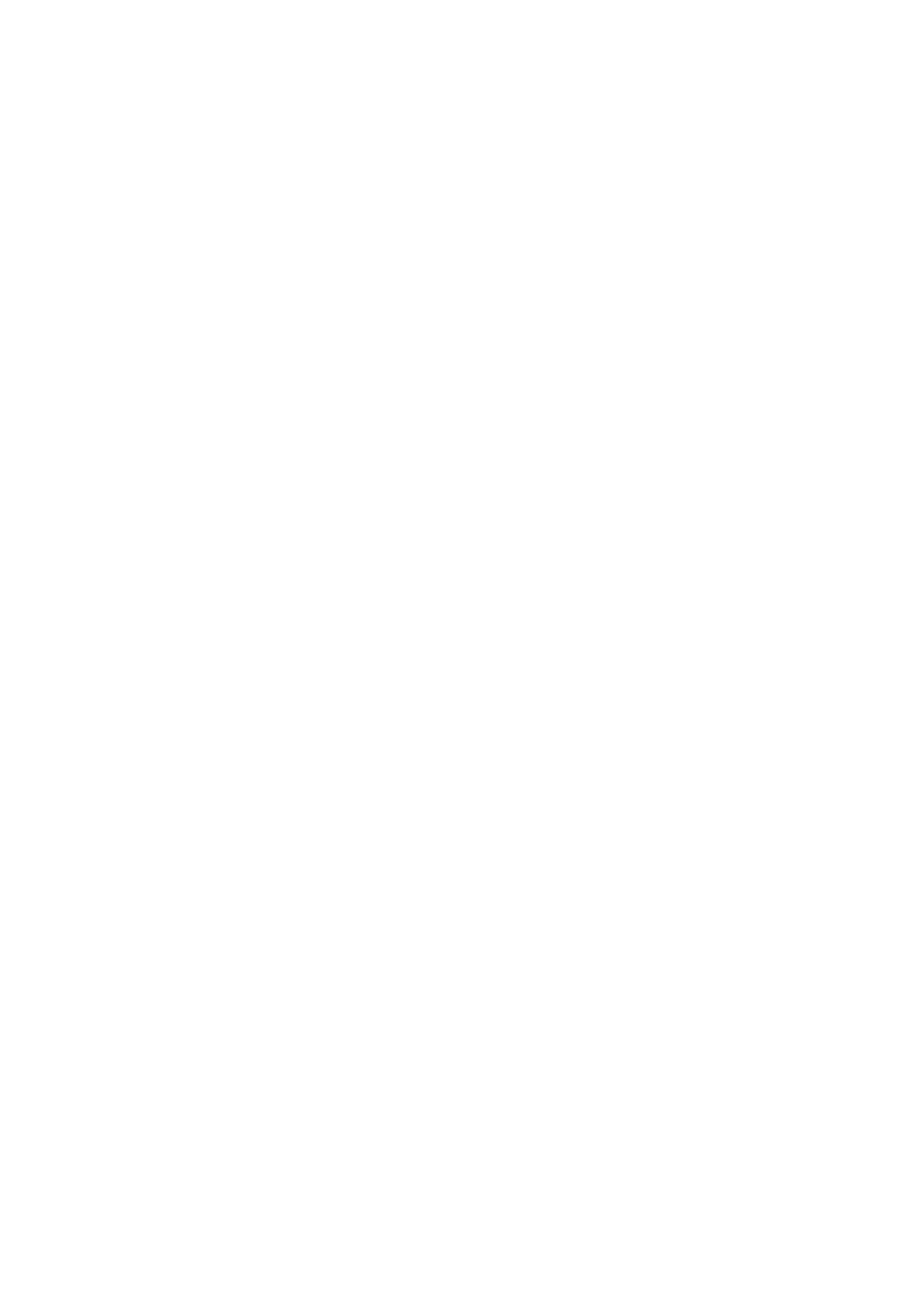(ON BEHALF OF THE ATTORNEY GENERAL)

PREFILED NOVEMBER 18, 2020  $\overline{\phantom{a}}$  , where  $\overline{\phantom{a}}$ 

Referred to Committee on Commerce and Labor

SUMMARY—Revises provisions relating to unfair trade practices. (BDR 52-425)

FISCAL NOTE: Effect on Local Government: No. Effect on the State: Yes.

~ EXPLANATION – Matter in *bolded italics* is new; matter between brackets **[**omitted material**]** is material to be omitted.

AN ACT relating to unfair trade practices; requiring certain notice to be provided to the Attorney General before the consummation of **<del>[certain mergers and</del>** acquisitions; making it unlawful to enter into certain agreements which restrain a natural person from engaging in a lawful profession, trade or business; providing that certain provisions in certain agreements or policies related to health care are void and unenforceable unless approved by the Attorney General; prescribing procedures and criteria for obtaining such approval;**] certain transactions involving a group practice or health carrier;** revising provisions relating to proceedings instituted by the Attorney General under the Nevada Unfair Trade Practice Act; **revising provisions relating to noncompetition covenants;** providing  $\frac{1}{2}$  **[**penalties; **a** penalty; and providing other matters properly relating thereto.

### **Legislative Counsel's Digest:**

The Nevada Unfair Trade Practice Act sets forth various activities that constitute a<br>
contract, combination or conspiracy in restraint of trade and authorizes the Attorney General<br>
to investigate and take certain actions a 2 contract, combination or conspiracy in restraint of trade and authorizes the Attorney General to investigate and take certain actions against persons who engage in such activities, which may include, without limitation, criminal prosecution and the imposition of civil penalties. 5 (Chapter 598A of NRS) This bill makes various changes to the Nevada Unfair Trade Practice Act.

Sections 2-10 of this bill impose certain notification requirements relating to certain **transactions involving health carriers or certain business entities consisting of health care practitioners, which are designated by section 4.2 of this bill as "group practices." Section 6.5 of this bill requires any party conducting business in this State who is a party to a reportable health care or health carrier transaction to, at least 30 days before the consummation of the transaction, submit to the Attorney General a notification with certain specified information relating to the transaction. Section 5.6 of this bill defines "reportable health care or health carrier transaction" to generally mean a transaction that: (1) results in a material change to the business or corporate structure of a group practice or health carrier; and (2) causes, as a result of the transaction, a group practice**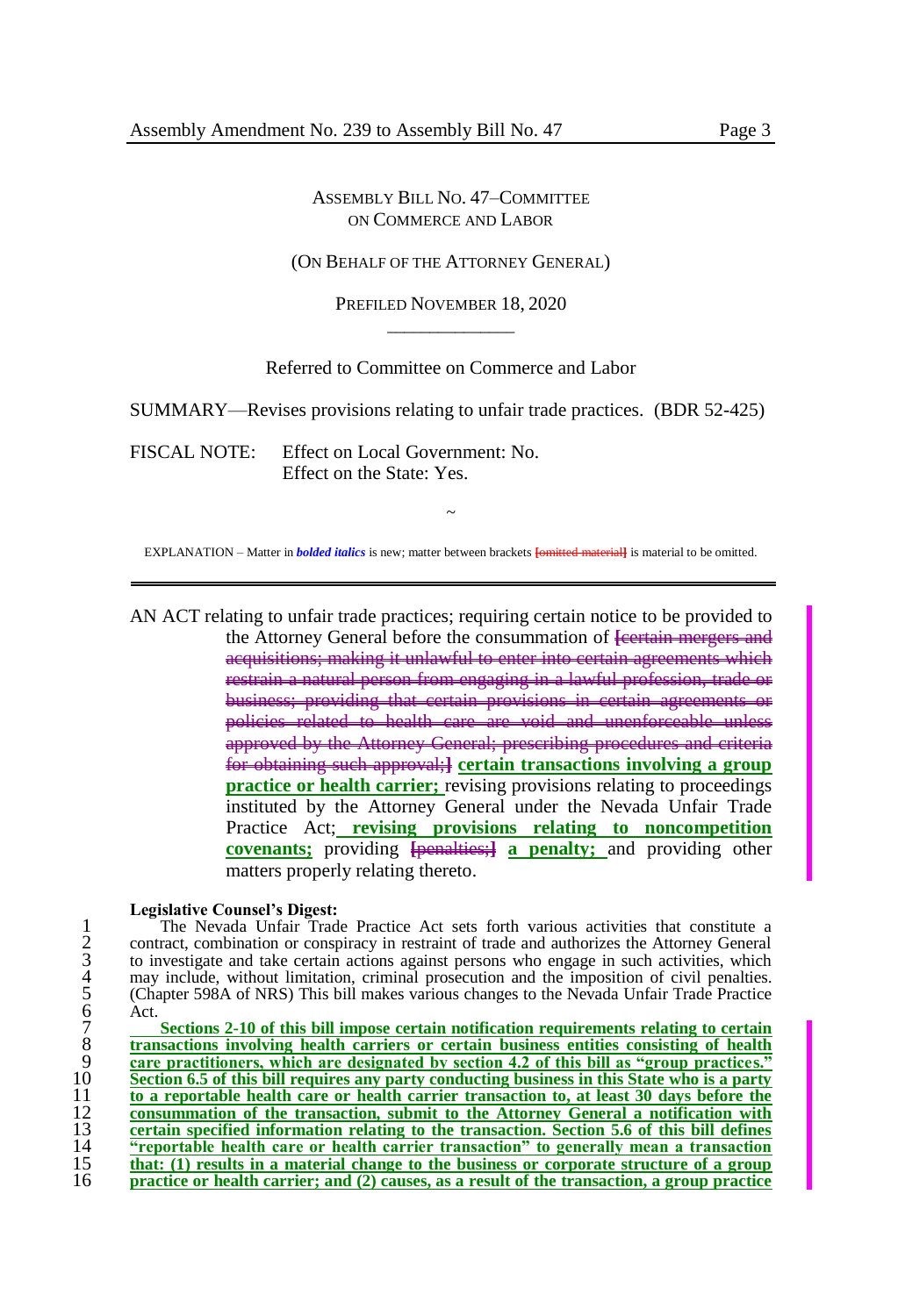# 17 **or health carrier to provide within a geographic market 50 percent or more of any** 18 **health care service or health carrier service.**<br>
19 The federal Hart-Scott-Rodino Antitrust

The federal Hart-Scott-Rodino Antitrust Improvements Act of 1976 requires certain<br>
20 Persons who intend to engage in certain mergers or acquisitions to file a notification with the<br>
Federal Trade Commission and the United 20 persons who intend to engage in certain mergers or acquisitions to file a notification with the Federal Trade Commission and the United States Department of Justice. (15 U.S.C. § 18a)<br>
Esections 2-10 of this bill impose similar potification requirements for certain persons and **[Sections 2-10 of this bill impose similar notification requirements for certain persons** of this bill requires 24 acquisition to file a notice with the Attorney General at least 180 days before the merger or acquisition if any party to the transaction has had a certain amour involves a certain amount of votin 27 interests.**] Section 7** of this bill requires a person who is required to file **such** a notification 28 **[**under the federal Hart-Scott-Rodino Antitrust Improvements Act of 1976**] regarding any**  29 **transaction involving any assets of a group practice or health carrier in this State to**<br>30 simultaneously submit a copy of the filing to the Attorney General. **Section 8** of this bill 30 simultaneously submit a copy of the filing to the Attorney General. **Section 8** of this bill  $\frac{1}{3}$   $\frac{1}{3}$   $\frac{1}{3}$   $\frac{1}{3}$   $\frac{1}{3}$   $\frac{1}{3}$   $\frac{1}{3}$   $\frac{1}{3}$   $\frac{1}{3}$   $\frac{1}{3}$   $\frac{1}{3}$   $\frac{1}{3}$   $\frac{1}{$ 31 *Eauthorizes* **<b>c hauthorizes hat nothing in the provisions of sections 2-10 limits the power of the Attorney General to issue written investigative demands <del>[upon a party to the intended</del> 33 <b>a** merger or acquisiti the Attorney General to issue written investigative demands **[upon a party** mercer or acquisition within 30 days after receiving a notice.] in contract the intended in the intended in the intended in the intended in the in 33 merger or acquisition within 30 days after receiving a notice.**] in connection with an**  34 **investigation under the Nevada Unfair Trade Practice Act. Section 9 of this bill provides**  35 **that any information received by the Attorney General pursuant to sections 2-10 is**  36 **confidential and authorized to be disclosed only under certain circumstances. Section 10** 37 of this bill provides for the imposition of a civil penalty of up to \$1,000 per day for **willful**<br>38 violations of the **[notice] <u>notification</u>** requirements set forth in **sections 2-10**.<br>39 <del>Existing Jaw allows certa</del> violations of the **[**notice] **notification** requirements set forth in **sections 2-10**.

39 **[**Existing law allows certain noncompetition agreements between an employer and 40 employee to be enforceable under certain circumstances. (NRS 613.195) Section 11 of this 41 bill makes it unlawful to enter into an agreement which restrains a natural person from 42 engaging in a lawful profession, trade or business of any kind. Section 11 sets forth certain 43 exceptions to this prohibition for certain agreements involving: (1) the sale of a business; (2) 44 the dissolution of or dissociation from a partnership; or (3) the dissolution of or termination of 45 an interest in a limited-liability company. Section 25 of this bill makes a conforming change 46 to eliminate the provision in existing law relating to such agreements because section 11 now 47 governs such agreements.

 $48 \sim$  Section 12 of this bill requires a person who wishes to enter into certain agreements or 49 a<del>dopt certain policies related to health care to submit the proposed agreement or policy to the</del> 50 Attorney General for approval if it contains certain provisions that: (1) relate to the exclusivity 51 of a provider or provider organization; (2) prohibit certain purchases and sales of health care 52 services; or (3) restrict the ability of a health carrier to encourage a person to obtain a health 53 care service from certain hospitals or hospital systems. Section 12 requires the Attorney 54 General to approve the proposed agreement or policy if he or she determines that: (1) the 55 agreement or policy is likely to result in an increase in the welfare of consumers; (2) such 56 increase cannot be accomplished through alternative means that are less restrictive; and (3) the 57 agreement or policy does not constitute a contract, combination or conspiracy in restraint of 58 trade. Under section 12, any of the previously described provisions in any agreement or policy 59 are void and unenforceable unless the agreement or policy is approved by the Attorney 60 General. Section 24 of this bill requires all agreements or policies containing such provisions 61 which are in effect on October 1, 2021, to be submitted to the Attorney General by June 1, 62 2022. If the Attorney General does not approve the agreement or policy before June 1, 2023, 63 section 24 provides that such provisions are void and unenforceable on that date.

64 
Section 15 of this bill provides that certain agreements or policies that restrict the ability of a provider to provide a health care service or restrict the amount of a health care service provided within certain geographic areas constitute a contract, combination or conspiracy in restraint of trade under certain circumstances.**]**

68 **Sections 16, 17, 19 and 20** of this bill revise provisions relating to proceedings instituted 69 by the Attorney General under the Nevada Unfair Trade Practice Act to generally authorize<br>  $\overline{70}$  additional equitable relief for violations of the Act. **Section 18** of this bill requires public 70 additional equitable relief for violations of the Act. **Section 18** of this bill requires public 71 officers and employees to provide certain information to the Attorney General relating to such proceedings upon request. 72 proceedings upon request.<br>73 **Existing law require** 

73 **Existing law requires a state agency to provide to the Executive Director of the**  74 **Patient Protection Commission such information as the Executive Director may request.**  75 **(NRS 439.914) Sections 17.5 and 21.5 of this bill provide that the Attorney General is not**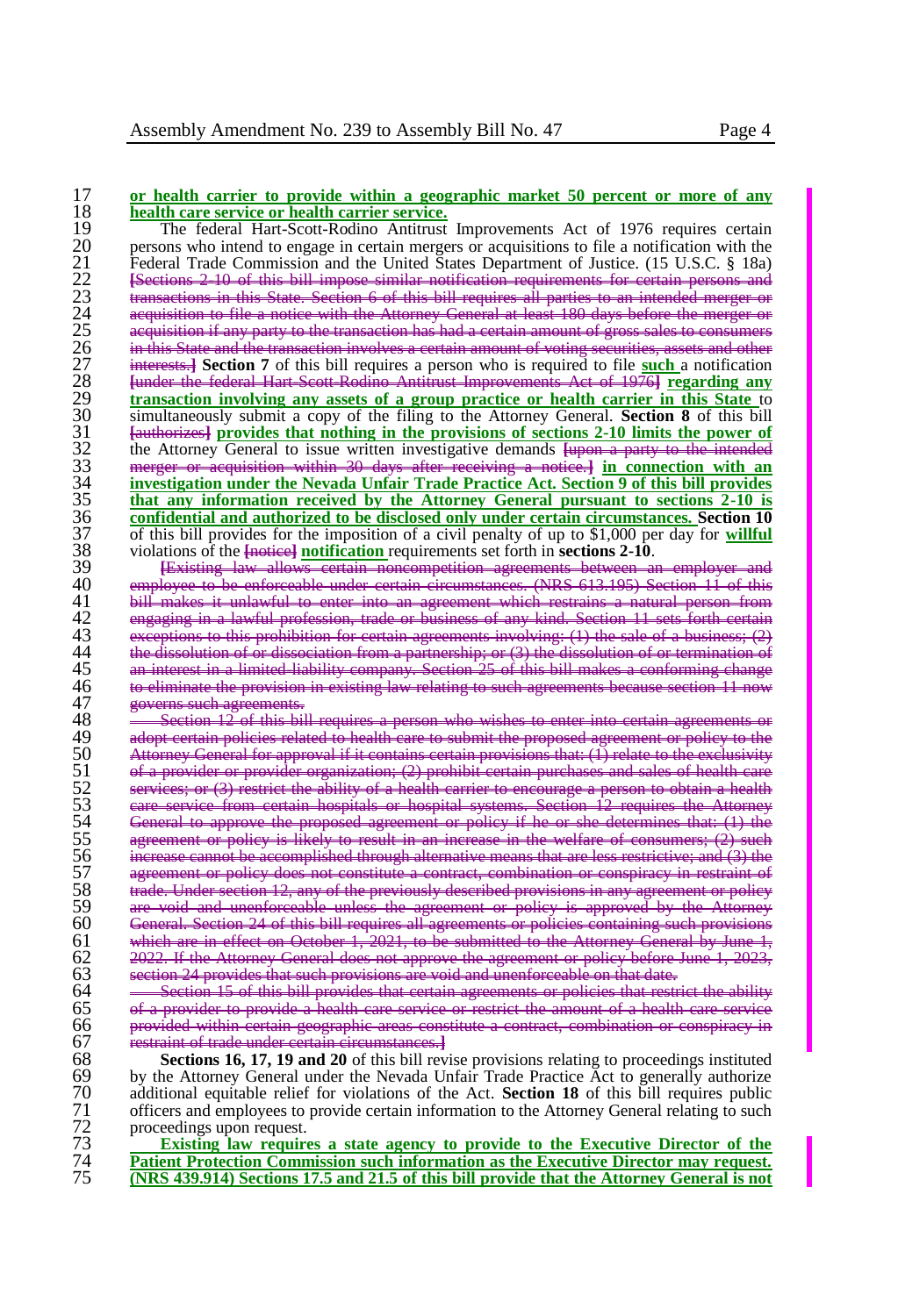| 76 | required to provide to the Executive Director information obtained by the Attorney |  |
|----|------------------------------------------------------------------------------------|--|
| 77 | <b>General under the Nevada Unfair Trade Practice Act.</b>                         |  |

 **Existing law provides that a noncompetition covenant is void and unenforceable <u>General under the Nevada Unfair Trade Practice Act.</u><br>
<u>Bushes the noncompetition covenant is void and unenforceable</u><br>
<b>19** unless the noncompetition covenant is prohibited from restricting a former employee from<br> **1900 noncompetition covenant is prohibited from restricting a former employee from providing service to a former customer or client under certain circumstances.** (NRS  $\overline{82}$  613.195) Section 22.5 of this bill also prohibits an employer from bringing an action to **613.195) Section 22.5 of this bill also prohibits an employer from bringing an action to restrict a former employee from providing service to a former customer or client under error expansion of the service of any tips 85 applying to an employee who is paid solely on an hourly wage basis, exclusive of any certain circumstances. Section 22.5 also prohibits a noncompetition covenant from applying to an employee who is paid solely on an hourly wage basis, exclusive of any tips or gratuities. Finally, section 22.5 requires a court, in an action to enforce or challenge a noncompetition covenant, to award reasonable attorney's fees and costs to the employee if the court finds that the noncompetition covenant applies to an employee paid on an hourly wage basis or that the employer has impermissibly restricted or attempted to** restrict the employee from providing services to a former customer or client. restrict the employee from providing services to a former customer or client.

## THE PEOPLE OF THE STATE OF NEVADA, REPRESENTED IN SENATE AND ASSEMBLY, DO ENACT AS FOLLOWS:

| 1              | <b>Section 1.</b> Chapter 598A of NRS is hereby amended by adding thereto the                                   |
|----------------|-----------------------------------------------------------------------------------------------------------------|
| $\overline{c}$ | provisions set forth as sections 2 to 12, inclusive, of this act.                                               |
| 3              | Sec. 2. As used in sections 2 to 10, inclusive, of this act, unless the context                                 |
| $\overline{4}$ | otherwise requires, the word and terms defined in sections $\overline{13}$ , 4 and $\overline{5}$ 3.5 to 5.9,   |
| 5              | inclusive, of this act have the meanings ascribed to them in those sections.                                    |
| 6              | ' <del>tion" means an agreement, arrang</del><br>Sec. 3. <del>["4e</del>                                        |
| 7              | of which results in                                                                                             |
| 8              | h results in a person aequiring, directly or indirectl<br>on. The term includes, without limitation, the aequir |
| 9              | <del>ing security, asset, capital stock, membership interes</del>                                               |
| 10             | (Deleted by amendment.)                                                                                         |
| 11             | Sec. 3.5. "Affiliation" means an agreement, arrangement or activity, the                                        |
| 12             | consummation of which results in:                                                                               |
| 13             | A group practice or health carrier having control of another group                                              |
| 14             | <i>practice or health carrier; or</i>                                                                           |
| 15             | 2. A group practice or health carrier coming under common ownership                                             |
| 16             | with another group practice or health carrier.                                                                  |
| 17             | Sec. 4. "Control" means the possession, direct or indirect, of the power to                                     |
| 18             | direct or cause the direction of the management and policies of a person $\frac{1}{n+1}$ .                      |
| 19             | whether through the ownership of voting securities, by a contract other than a                                  |
| 20             | commercial contract for goods or nonmanagement services or otherwise, unless                                    |
| 21             | the power is the result of an official position with or corporate office held by the                            |
| 22             | person.                                                                                                         |
| 23             | Sec. 4.2. 1. "Group practice" means two or more practitioners who are                                           |
| 24             | legally organized in a partnership, professional corporation, limited liability                                 |
| 25             | company formed to render professional services, medical foundation, nonprofit                                   |
| 26             | <i>corporation, faculty practice plan or other similar entity:</i>                                              |
| 27             | (a) In which each practitioner who is a member of the group provides                                            |
| 28             | substantially the full range of services that the practitioner routinely provides,                              |
| 29             | including, without limitation, medical care, consultation, diagnosis or treatment,                              |
| 30             | through the joint use of shared office space, facilities, equipment or personnel;                               |
| 31             | (b) For which substantially all of the services of the practitioners who are                                    |
| 32             | members of the group practice are billed in the name of the group practice and                                  |
| 33             | amounts so received are treated as receipts of the group; or                                                    |
|                |                                                                                                                 |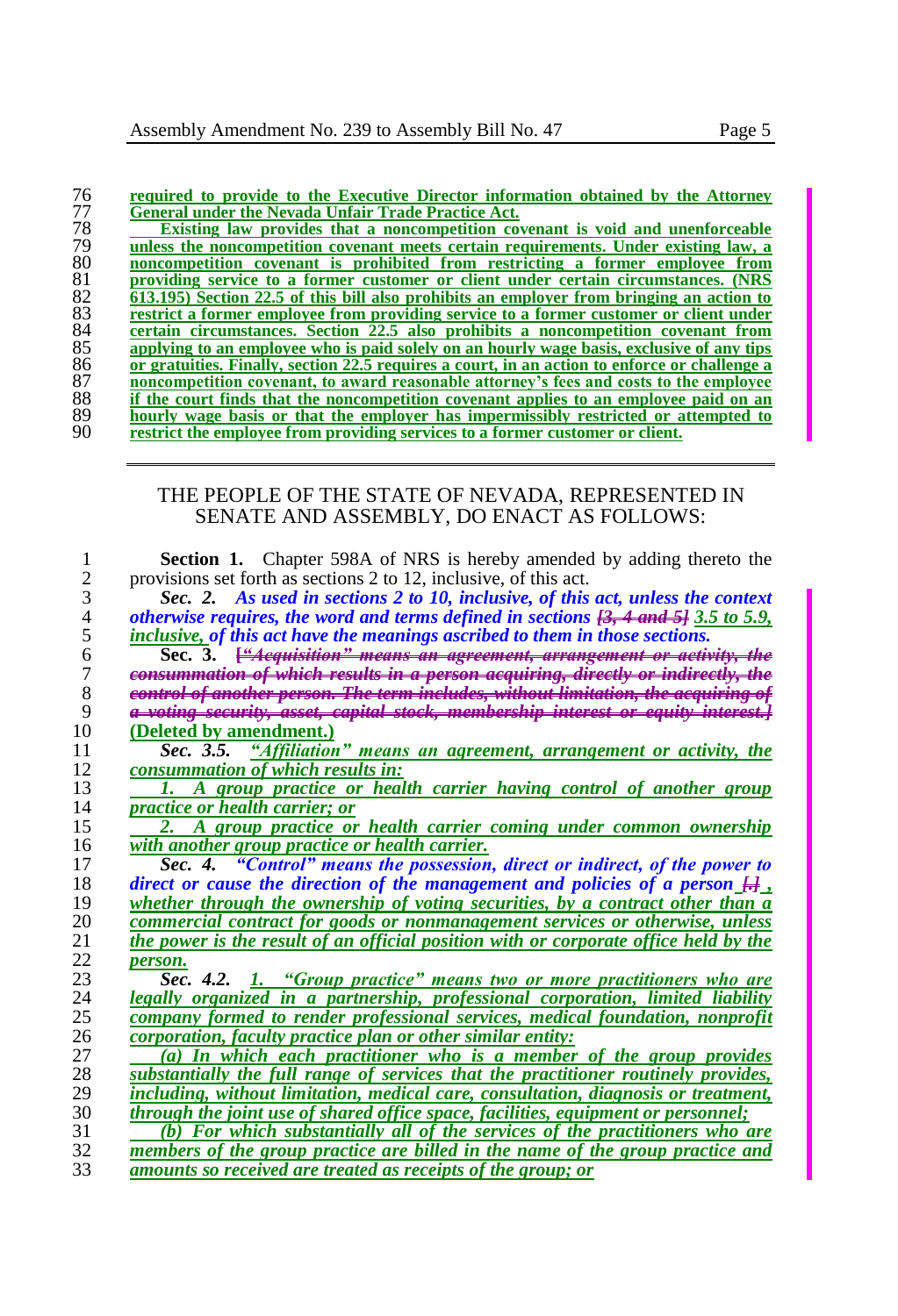| 1  | (c) In which the overhead expenses of, and the income from, the group are                 |
|----|-------------------------------------------------------------------------------------------|
| 2  | distributed in accordance with methods determined by members of the group.                |
| 3  | 2. The term includes any entity that otherwise meets the definition whose                 |
| 4  | shareholders, partners or owners include single-practitioner professional                 |
| 5  | corporations, limited liability companies formed to render professional services or       |
|    |                                                                                           |
| 6  | other entities to which beneficial owners are individual practitioners.                   |
| 7  | "Health care service" means any service for the diagnosis,<br>Sec. 4.4.                   |
| 8  | prevention, treatment, care or relief of a health condition, illness, injury or           |
| 9  | disease.                                                                                  |
| 10 | "Health carrier" has the meaning ascribed to it in NRS 695G.024.<br>Sec. 4.6.             |
| 11 | "Health carrier service" means any service provided by a health<br>Sec. 4.8.              |
| 12 | <u>carrie</u> r.                                                                          |
| 13 | Sec. 5. <del>["Merger" means a consolidation of two or more business entities.</del>      |
| 14 | <del>The term includes, without limitation, two or more business entities joining</del>   |
| 15 | through a common parent business entity and two or more business entities                 |
| 16 | <i>forming a new business entity.]</i> (Deleted by amendment.)                            |
| 17 | "Practitioner" means a physician licensed pursuant to chapter<br>Sec. 5.3.                |
| 18 | 630 or 633 of NRS, physician assistant, licensed nurse, dispensing optician,              |
| 19 | optometrist, practitioner of respiratory care, registered physical therapist,             |
| 20 | occupational therapist, licensed psychologist or perfusionist.                            |
| 21 | Sec. 5.6.<br>"Reportable health care or health carrier transaction" means<br>$\mathbf{L}$ |
| 22 | any transaction that:                                                                     |
| 23 | (a) Results in a material change to the business or corporate structure of a              |
| 24 | group practice or health carrier; and                                                     |
| 25 | (b) As a result of the transaction, would cause a group practice or health                |
| 26 | carrier to provide within a geographic market 50 percent or more of any health            |
| 27 | care service, including, without limitation, a health care service involving a            |
|    |                                                                                           |
| 28 | specialty, or any health carrier service.                                                 |
| 29 | The term does not include a transaction involving business entities<br>2.                 |
| 30 | which:                                                                                    |
| 31 | (a) Are under common ownership; or                                                        |
| 32 | (b) Have a contracting relationship that was established before October 1,                |
| 33 | 2021.                                                                                     |
| 34 | 3.<br>As used in this section, a "material change to the business or corporate            |
| 35 | structure of a group practice or health carrier" includes, without limitation:            |
| 36 | (a) The merger, consolidation or affiliation of a group practice or health                |
| 37 | carrier with another group practice or health carrier;                                    |
| 38 | (b) The acquisition of all or substantially all of:                                       |
| 39 | (1) The properties and assets of a group practice; or                                     |
| 40 | (2) The capital stock, membership interests or other equity interest of a                 |
| 41 | group practice or health carrier;                                                         |
| 42 | $(c)$ The employment of all or substantially all of the practitioners in a group          |
| 43 | <i>practice</i> ; and                                                                     |
| 44 | (d) The acquisition of one or more insolvent group practices.                             |
| 45 | "Specialty" means a subarea of medical practice that is<br>Sec. 5.9.                      |
| 46 | recognized by the American Board of Medical Specialties.                                  |
| 47 | Sec. 6. <del>[1. At least 180 days before the consummation of a merger or</del>           |
| 48 | aequisition, each person who is a party to the intended merger or aequisition             |
| 49 | <del>shall submit a notice to the Attorney General if:</del>                              |
| 50 | (a) Any person who is a party to the intended merger or acquisition is                    |
| 51 | person whose gross sales of commodities or services to consumers in this State            |
| 52 | has exceeded \$5,000,000 in any of the 3 years immediately preceding the merger           |
| 53 | <del>or acquisition: and</del>                                                            |
|    |                                                                                           |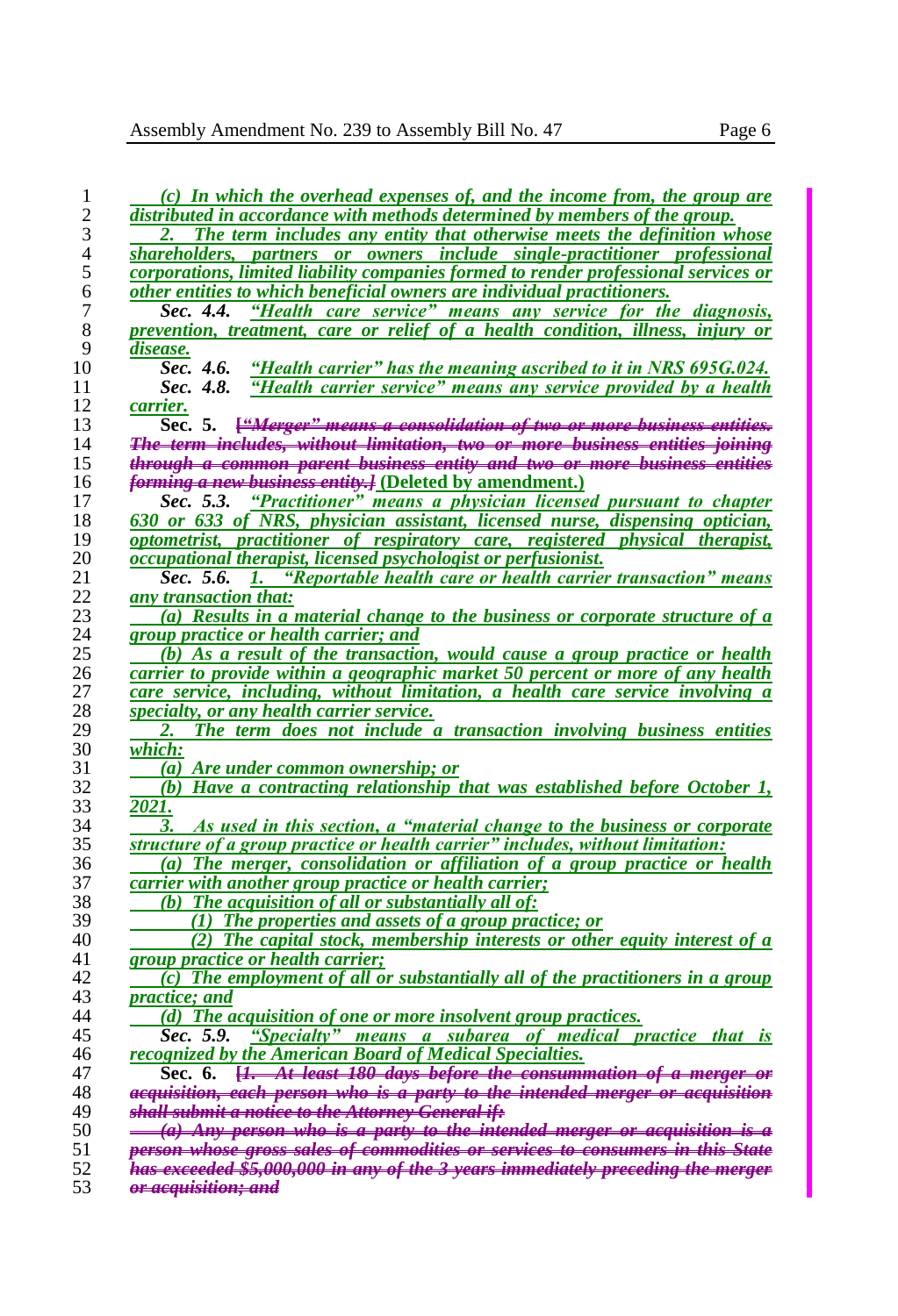| 1              | <del>(b) The aggregate value of the voting securities, assets and other interests to</del> |
|----------------|--------------------------------------------------------------------------------------------|
| $\overline{2}$ | <del>be acquired or merged exceeds \$25,000,000.</del>                                     |
| 3              | <del>2. The notice required pursuant to subsection 1 must be in the form</del>             |
| 4              | <del>prescribed by the Attorney General and include, without limitation:</del>             |
| 5              | <del>(a) The name and business address of each party to the intended merger or</del>       |
| 6              | <del>acquisition;</del>                                                                    |
| 7              | $(b)$ A brief description of the nature and purpose of the intended merger or              |
| 8              | <del>acauisition: and</del>                                                                |
| 9              | <del>(c)The anticipated effective date of the intended merger or acquisition.</del>        |
| 10             | 3. The provisions of subsection 2 do not prohibit a person from voluntarily                |
| 11             | providing additional information to the Attorney General.] (Deleted by                     |
| 12             | amendment.)                                                                                |
| 13             | Sec. 6.5. 1. Except as otherwise provided in subsection 2, any person                      |
| 14             | conducting business in this State who is a party to a reportable health care or            |
| 15             | health carrier transaction shall, at least 30 days before the consummation of the          |
| 16             | reportable health care or health carrier transaction, submit to the Attorney               |
| 17             | General a notification on a form prescribed by the Attorney General. The                   |
| 18             | notification must contain the following information, to the extent such                    |
| 19             | <i>information is applicable:</i>                                                          |
| 20             | (a) A brief description of the nature of the proposed relationship among the               |
| 21             | parties to the proposed reportable health care or health carrier transaction;              |
| 22             | (b) The names and specialties of each practitioner working for the group                   |
| 23             | practice that is the subject of the reportable health care or health carrier               |
| 24             | transaction and who is anticipated to work with the resulting group practice               |
| 25             | following the effective date of the transaction;                                           |
| 26             | (c) The names of the business entities that are anticipated to provide health              |
| 27             | care services or health carrier services following the effective date of the               |
| 28             | reportable health care or health carrier transaction;                                      |
| 29             | (d) An identification of each anticipated location where health care services              |
| 30             | or health carrier services are to be provided following the effective date of the          |
| 31             | reportable health care or health carrier transaction;                                      |
| 32             | (e) A description of the services to be provided by practitioners at each                  |
| 33             | location identified pursuant to paragraph (d); and                                         |
| 34             | (f) The primary service area to be served by each location identified pursuant             |
| 35             | to paragraph (d).                                                                          |
| 36             | If a person who is a party to a reportable health care or health carrier<br>2.             |
| 37             | <i>transaction is required to:</i>                                                         |
| 38             | (a) Submit a copy of a filing to the Attorney General pursuant to section 7 of             |
| 39             | this act regarding the transaction, the copy of the filing submitted pursuant to           |
| 40             | section 7 of this act satisfies the requirement for notification pursuant to               |
| 41             | subsection 1.                                                                              |
| 42             | (b) Submit a notification to the Commissioner of Insurance pursuant to NRS                 |
| 43             | 692C.363 regarding the transaction, the person may satisfy the requirement for             |
| 44             | notification pursuant to subsection 1 by simultaneously submitting to the                  |
| 45             | Attorney General a copy of the notification submitted to the Commissioner of               |
| 46             | Insurance.                                                                                 |
| 47             | Sec. 7.<br>Any person conducting business in this State that files a<br>1.                 |
| 48             | notification with the Federal Trade Commission or the United States Department             |
| 49             | of Justice pursuant to the Hart-Scott-Rodino Antitrust Improvements Act of                 |
| 50             | 1976, 15 U.S.C. § 18a $\frac{1}{n}$ regarding a transaction that involves any assets of a  |
| 51             | group practice or health carrier in this State shall simultaneously submit a copy          |
| 52             | of the filing to the Attorney General.                                                     |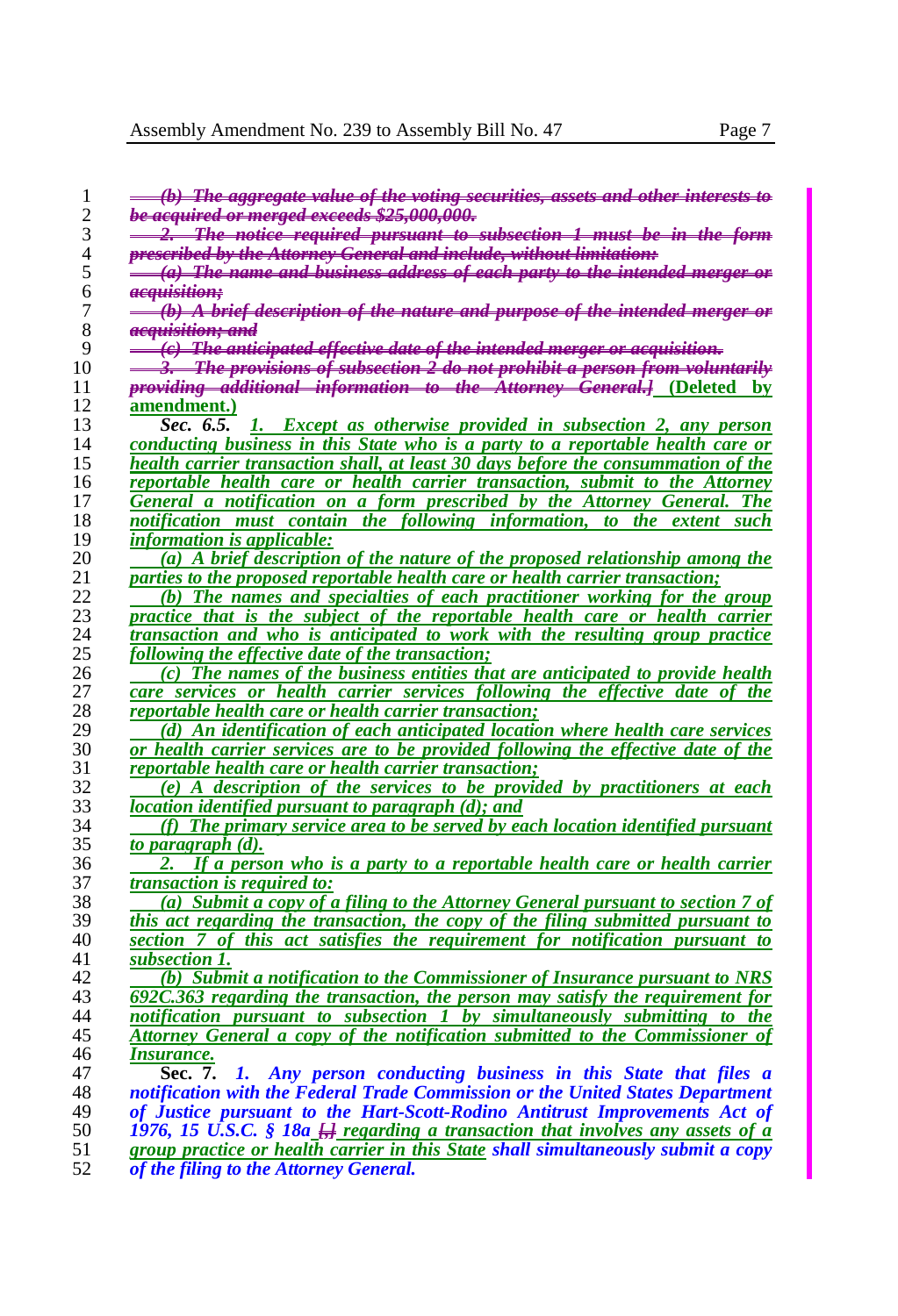| 1        | A person that submits a copy of a filing to the Attorney General pursuant<br>2.                                                                                          |
|----------|--------------------------------------------------------------------------------------------------------------------------------------------------------------------------|
| 2        | to subsection 1 satisfies the requirement for notice set forth in section 6 of this                                                                                      |
| 3        | act.                                                                                                                                                                     |
| 4        | <del>[1. If, after receipt of a notice or filing submitted pursuant to</del><br>Sec. 8.                                                                                  |
| 5        | section 6 or 7 of this act, the Attorney General requires additional information                                                                                         |
| 6        | <del>regarding the proposed merger or acquisition, the Attorney General may issue a</del>                                                                                |
| 7        | written investigative demand upon any person who is a party to the proposed                                                                                              |
| 8        | merger or acquisition in the manner provided in NRS 598A.100. All such                                                                                                   |
| 9        | <del>demands must be made within 30 days after the date upon which the Attorney</del>                                                                                    |
| 10       | <del>General received the notice or filing.</del>                                                                                                                        |
| 11       | <del>2.]</del> Nothing in <del>[this section]</del> sections 2 to 10, inclusive, of this act limits the                                                                  |
| 12       | power of the Attorney General to issue an investigative demand in connection                                                                                             |
| 13       | with an investigation of a suspected violation of the provisions of this chapter                                                                                         |
| 14       | pursuant to NRS 598A.100. <del>[outside of the time period specified in subsection 1.]</del>                                                                             |
| 15       | Sec. 9. <b>[Any]</b> All information received by the Attorney General pursuant to                                                                                        |
| 16       | sections 2 to 10, inclusive, of this act must be kept confidential in the same                                                                                           |
| 17       | manner and to the same extent as required in NRS 598A.110.                                                                                                               |
| 18       | Sec. 10. 1. A person who willfully violates any provision of sections 2 to                                                                                               |
| 19       | 10, inclusive, of this act is subject to a civil penalty not to exceed \$1,000 for each                                                                                  |
| 20       | <i>day of the violation.</i>                                                                                                                                             |
| 21       | The provisions of sections 2 to 10, inclusive, of this act do not establish a<br>2.                                                                                      |
| 22       | <i>private right of action against any person.</i>                                                                                                                       |
| 23       | Sec. 11. [ <del>]. Except as otherwise provided in this section, it is unlawful to</del>                                                                                 |
| 24       | enter into an agreement which restrains a natural person from engaging in a                                                                                              |
| 25       | lawful profession, trade or business of any kind. Any such agreement is void and                                                                                         |
| 26       | must not be given effect to the extent that it violates the provisions of this section.                                                                                  |
| 27       | <b>2.</b> A violation of this section constitutes a prohibited act under NRS                                                                                             |
| 28       | 5984.060.                                                                                                                                                                |
| 29       | 3. The provisions of this section do not prohibit:                                                                                                                       |
| 30       | (a) A person who sells a business from agreeing with the buyer to refrain                                                                                                |
| 31       | <u>from earrying on a similar business in a specified geographic area in which the</u>                                                                                   |
| 32       | business is sold or in which the seller has been carrying on business, so long as                                                                                        |
| 33       | the buyer, or any person deriving title to the business or its goodwill from the                                                                                         |
| 34       | <del>buyer, carries on a like business therein.</del>                                                                                                                    |
| 35       | <u>(b) A member of a partnership, upon or in anticipation of the dissolution of</u>                                                                                      |
| 36       | the partnership or dissociation from the partnership, from agreeing that the                                                                                             |
| 37       | member will not earry on a similar business within a specified geographic area                                                                                           |
| 38       | where the business of the partnership was regularly carried on, so long as any                                                                                           |
| 39       | <u>other member of the partnership, or any person deriving title to the business or its</u>                                                                              |
| 40       | goodwill from such a member, carries on a like business therein.                                                                                                         |
| 41<br>42 | (c) A member of a limited liability company, upon or in anticipation of the                                                                                              |
| 43       | dissolution of the limited liability company or the termination of the interest of                                                                                       |
| 44       | the member in the company, from agreeing that the member will not carry on a                                                                                             |
| 45       | <u>similar business within a specified geographic area where the business of the </u><br>limited liability company was regularly carried on, so long as any other member |
| 46       | <u>of the limited liability company, or any person deriving title to the business or its</u>                                                                             |
| 47       | <del>goodwill, carries on a like business therein.</del>                                                                                                                 |
| 48       | 4. For the purposes of paragraph (a) of subsection 3, a person "sells a                                                                                                  |
| 49       | business" when the person sells:                                                                                                                                         |
| 50       | <del>(a)</del> The goodwill of a business;                                                                                                                               |
| 51       | (b) All of the person's ownership interest in a business;                                                                                                                |
| 52       | (e) All or substantially all of the operating assets and goodwill of a business;                                                                                         |
|          |                                                                                                                                                                          |

- 
- *(c) All or substantially all of the operating assets and goodwill of a business;*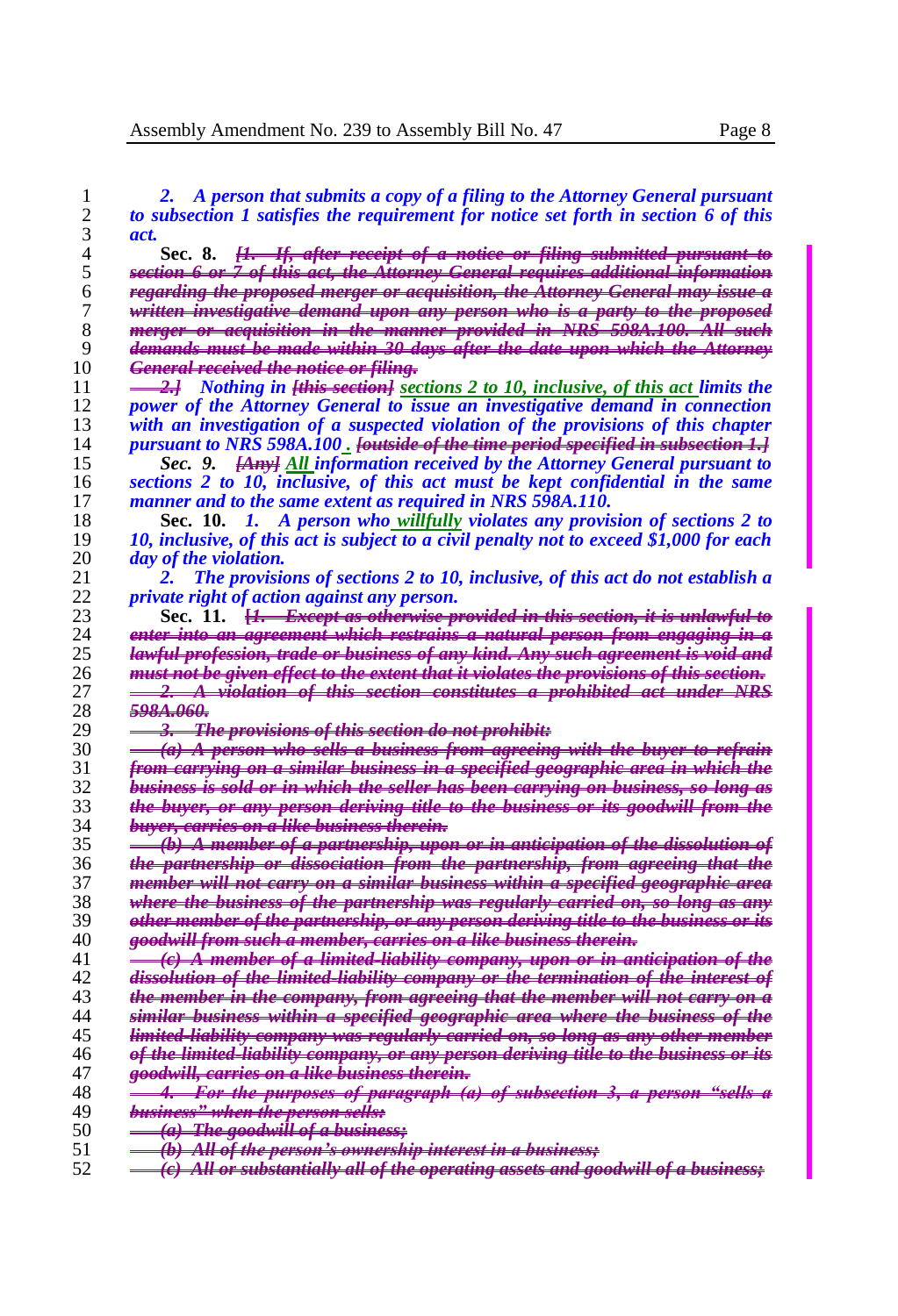|    | (d) All or substantially all of the operating assets and goodwill of a                     |
|----|--------------------------------------------------------------------------------------------|
| 2  | <del>subsidiarv of the person; or</del>                                                    |
|    | (e) All of the person's ownership interest in a subsidiary of the person.]                 |
| 4  | (Deleted by amendment.)                                                                    |
| 5  | Sec. 12. $\frac{1}{2}$ Any provision in ant                                                |
| 6  | (a) Agreement between a provider or provider organization and hospital or                  |
| 7  | <del>hospital system which:</del>                                                          |
| 8  | $(\dot{I})$ Grants the provider or provider organization the right to be the               |
| 9  | exclusive provider of a specified health care service for the hospital or hospital         |
| 10 | <del>svstem; or</del>                                                                      |
| 11 | <del>(2) Prohibits a provider or provider organization from providing a</del>              |
| 12 | specified health care service for a competitor of the hospital or hospital system;         |
| 13 |                                                                                            |
| 14 | $\dot{b}$ ) Agreement or policy of a provider organization, hospital, hospital system      |
|    | <del>or health carrier that prohibits:</del>                                               |
| 15 | (1) A hospital, hospital system or health earrier from purchasing a health                 |
| 16 | <del>eare service from a provider organization; or</del>                                   |
| 17 | <del>(2) Å provider organization from selling a health care service to a</del>             |
| 18 | <del>hospital, hospital system or health carrier; or</del>                                 |
| 19 | <del>(c) Agreement between a hospital or hospital system and a health carrier that</del>   |
| 20 | restricts the ability of the health carrier to encourage a person to obtain a health       |
| 21 | <del>care service from a competitor of the hospital or hospital system,</del>              |
| 22 | $\rightarrow$ is void and unenforceable unless the agreement or policy is approved by the  |
| 23 | <del>Attorney General in accordance with this section.</del>                               |
| 24 | 2. A person who wishes to enter into an agreement or adopt a policy                        |
| 25 | containing a provision specified in subsection I shall submit the proposed                 |
| 26 | agreement or policy to the Attorney General for approval. The proposed                     |
| 27 | <del>agreement or policy must be accompanied by the following information:</del>           |
| 28 | (a) The name and business address of each party to the proposed agreement                  |
| 29 | <del>or policy;</del>                                                                      |
| 30 | (b) An identification of each location at which any party to the agreement or              |
| 31 | <i>policy provides health care services;</i>                                               |
| 32 | (e) The anticipated date that the proposed agreement or policy will become                 |
| 33 | <del>effective; and</del>                                                                  |
| 34 | (d) Such information as the Attorney General requires to demonstrate that                  |
| 35 | the proposed agreement or policy will result in an increase in the welfare of              |
| 36 | consumers that cannot be accomplished through alternative means that are less              |
| 37 | restrictive.                                                                               |
| 38 | 3. The Attorney General shall approve a proposed agreement or policy                       |
| 39 | submitted pursuant to subsection 2 if the Attorney General determines that:                |
| 40 | (a) The agreement or policy is likely to result in an increase in the welfare of           |
| 41 | consumers;                                                                                 |
| 42 | (b) Such increase in the welfare of consumers cannot be accomplished                       |
| 43 | <del>through alternative means that are less restrictive; and</del>                        |
| 44 | (c) The agreement or policy does not constitute a contract, combination or                 |
| 45 | <u>eonspiracy in restraint of trade as described in subsection 1 of NRS 598A.060.</u>      |
| 46 | 4. The Attorney General shall provide written notice of the approval or                    |
| 47 | <del>disapproval of a proposed agreement or policy to each party to the agreement or</del> |
| 48 | <del>policy within 180 days after its submission pursuant to subsection 2. If the</del>    |
| 49 | Attorney General disapproves a proposed agreement or policy, the Attorney                  |
| 50 | <del>General shall include in the written notice the reasons for the disapproval.</del>    |
| 51 | 5. The decision of the Attorney General to disapprove a proposed agreement                 |
| 52 | or policy pursuant to this section is a final decision for the purposes of judicial        |
| 53 | <del>review.</del>                                                                         |
|    |                                                                                            |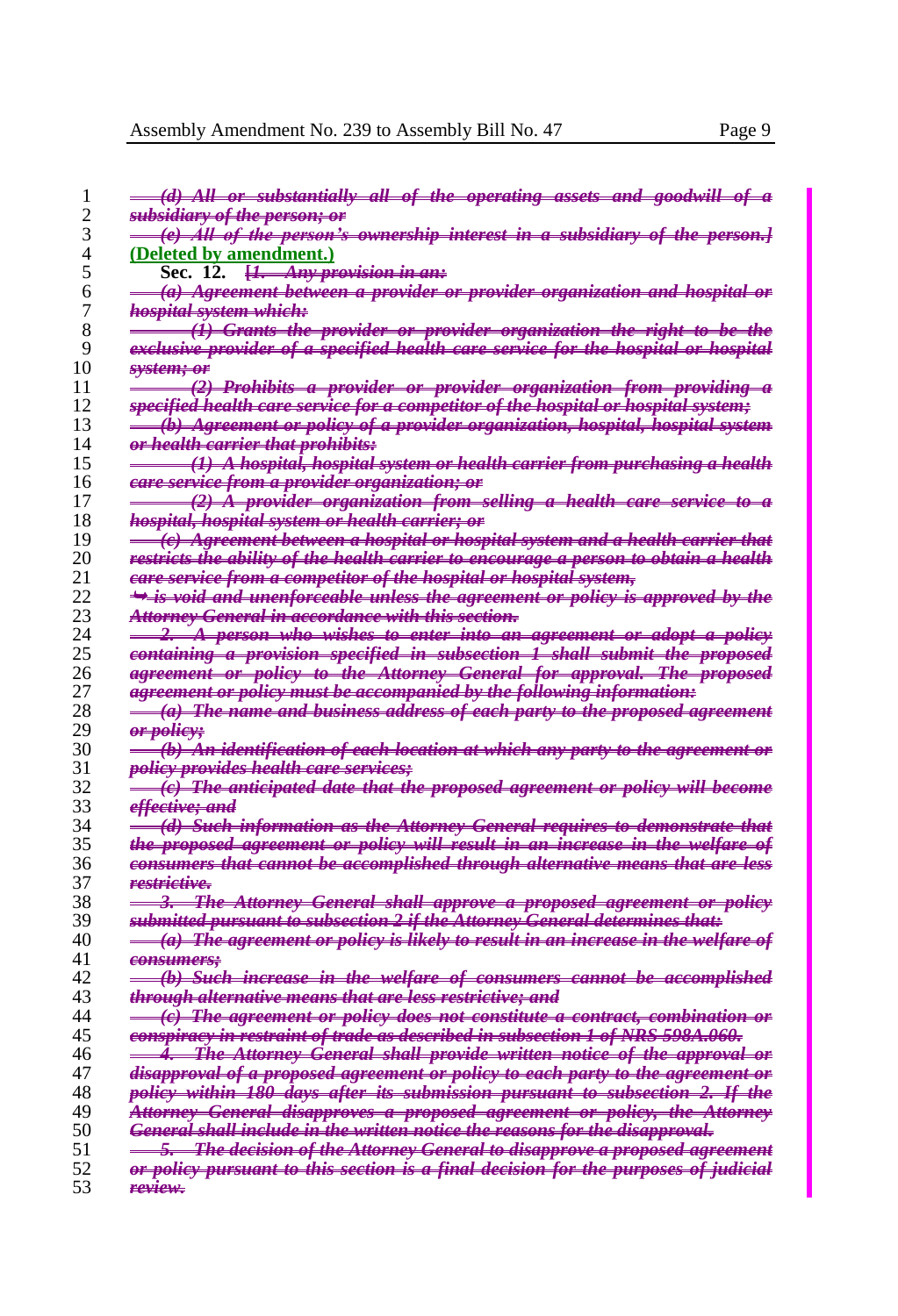|                                  | <del>6.   Each party to any agreement or policy approved pursuant to this section</del>                                     |
|----------------------------------|-----------------------------------------------------------------------------------------------------------------------------|
| 2                                | <del>shall, on or before June 1 of each year in which the agreement or policy is in</del>                                   |
| 3                                | effect, submit to the Attorney General a copy of the approved agreement or                                                  |
| 4                                |                                                                                                                             |
|                                  | <i>polievel</i> (Deleted by amendment.)                                                                                     |
| 5                                | Sec. 13. [NRS 598A.020 is hereby amended to read as follows:                                                                |
| 6                                | <del>598A.020 When used in this chapter, unless the context otherwise requires:</del>                                       |
| 7                                | 1. "Commodity" means any goods, merchandise, wares, produce, chose in                                                       |
| 8                                | <del>action, patents, trademarks, articles of commerce, or other tangible or intangible</del>                               |
| 9                                | <del>property, real, personal, or mixed, for use, consumption, enjoyment or resale.</del>                                   |
| 10                               | "Health care service" means any service for the diagnosis, prevention,                                                      |
| 11                               | treatment, care or relief of a health condition, illness, injury or disease.                                                |
|                                  |                                                                                                                             |
| 12                               | <del>"Health carrier" has the definition ascribed to it in NRS 695G.024.</del><br>车                                         |
| 13                               | "Hospital" has the meaning ascribed to it in NRS 449.012.<br>4.                                                             |
| 14                               | <del>5. "Hospital system" means:</del>                                                                                      |
| 15                               | <del>(a) A parent company of one or more hospitals and any person that is</del>                                             |
| 16                               | <del>affiliated with the parent company through common ownership or control; or</del>                                       |
| 17                               | (b) A hospital and any person that is affiliated with the hospital through                                                  |
| 18                               | <del>common ownership.</del>                                                                                                |
| 19                               | <del>-6. "Provider" means a physician licensed pursuant to chapter 630 or 633 of</del>                                      |
| 20                               | NRS, physician assistant, licensed nurse, dispensing optician, optometrist,                                                 |
| 21                               |                                                                                                                             |
|                                  | practitioner of respiratory care, licensed physical therapist, occupational                                                 |
| 22                               | <del>therapist, licensed psychologist or perfusionist.</del>                                                                |
| 23                               | <u> "Provider organization" means a person engaged in the business of</u><br>7.                                             |
| 24                               | health eare delivery or management that represents at least seven providers in                                              |
| 25                               | contracting with health carriers or third party administrators for the payments                                             |
| 26                               | <u>for health care services. The term includes, without limitation, a physician</u>                                         |
| 27                               | organization, physician hospital organization, independent practice association,                                            |
|                                  |                                                                                                                             |
|                                  |                                                                                                                             |
| 28                               | provider network and accountable care organization.                                                                         |
| 29                               | 8. "Service" means any activity performed or benefit conferred for the                                                      |
| 30                               | <del>purpose of economic gain.</del>                                                                                        |
| 31                               | <u> [3.] 9. "Third party administrator" means a person that administers</u>                                                 |
| 32                               | payments for health eare services on behalf of a client in exchange for an                                                  |
|                                  | <del>administrative fee.</del>                                                                                              |
|                                  | 10. "Trade or commerce" includes all economic activity involving or relating                                                |
|                                  | to any commodity or service.] (Deleted by amendment.)                                                                       |
|                                  | Sec. 14. [NRS 598A.040 is hereby amended to read as follows:                                                                |
|                                  |                                                                                                                             |
| 33<br>34<br>35<br>36<br>37<br>38 | 598A.040 The provisions of this chapter do not apply to:                                                                    |
|                                  | 1. Any labor, agricultural or horticultural organizations organized for the                                                 |
| 39                               | purpose of self help and not for profit to itself nor to individual members thereof,                                        |
| 40                               | while lawfully carrying out its legitimate objects.                                                                         |
| 41                               | 2. Bona fide religious and charitable activities of any nonprofit corporation,                                              |
| 42                               | trust or organization established exclusively for religious or charitable purposes.                                         |
| 43                               | Conduct which is expressly authorized, regulated or approved by:<br>3.                                                      |
| 44                               | (a) A statute of this State or of the United States;                                                                        |
| 45                               |                                                                                                                             |
| 46                               | (b) An ordinance of any city or county of this State, except for ordinances<br>relating to video service providers; or      |
| 47                               |                                                                                                                             |
|                                  | (c) An administrative agency of this State or of the United States or of a city or                                          |
| 48                               | county of this State, having jurisdiction of the subject matter.                                                            |
| 49                               | 4. Conduct or agreements relating to rates, fares, classifications, divisions,                                              |
| 50                               | allowances or charges, including charges between carriers and compensation paid                                             |
| 51                               | or received for the use of facilities and equipment, that are authorized, regulated or                                      |
| 52<br>53                         | approved by the Nevada Transportation Authority pursuant to chapter 706 of NRS.<br>5. Restrictive covenants $\frac{1}{k}$ : |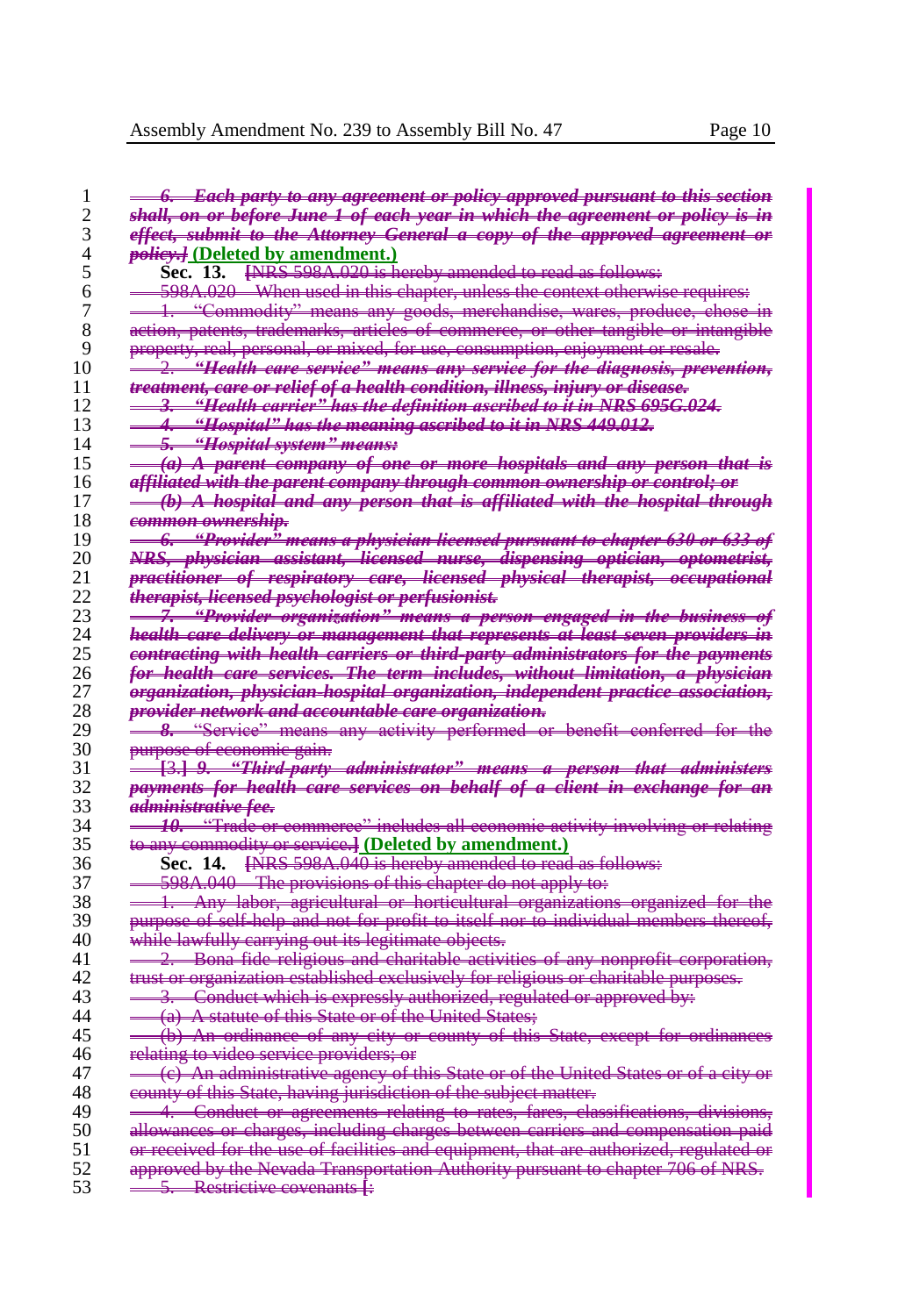|                   | of the business from competing with the purchaser of the business sold within a                                                                                                                                                                                                                                                                                                     |
|-------------------|-------------------------------------------------------------------------------------------------------------------------------------------------------------------------------------------------------------------------------------------------------------------------------------------------------------------------------------------------------------------------------------|
|                   | reasonable market area for a reasonable period of time; or                                                                                                                                                                                                                                                                                                                          |
|                   | (b) Which] <i>which</i> are part of a commercial shopping center lease and which                                                                                                                                                                                                                                                                                                    |
|                   | bar the parties from permitting or engaging in the furnishing of certain services or                                                                                                                                                                                                                                                                                                |
|                   | the sale of certain commodities within the commercial shopping center where such                                                                                                                                                                                                                                                                                                    |
|                   | leased premises are located. [Deleted by amendment.)                                                                                                                                                                                                                                                                                                                                |
|                   | Sec. 15. [NRS 598A.060 is hereby amended to read as follows:                                                                                                                                                                                                                                                                                                                        |
|                   | 598A.060 1. Every activity enumerated in this subsection constitutes a                                                                                                                                                                                                                                                                                                              |
|                   | contract, combination or conspiracy in restraint of trade, and it is unlawful to                                                                                                                                                                                                                                                                                                    |
|                   | eonduct any part of any such activity in this State.                                                                                                                                                                                                                                                                                                                                |
|                   |                                                                                                                                                                                                                                                                                                                                                                                     |
|                   | (a) Price fixing, which consists of raising, depressing, fixing, pegging                                                                                                                                                                                                                                                                                                            |
|                   | stabilizing the price of any commodity or service, and which includes, but is not                                                                                                                                                                                                                                                                                                   |
| limited to:       |                                                                                                                                                                                                                                                                                                                                                                                     |
|                   | (1) Agreements among competitors to depress prices at which they will                                                                                                                                                                                                                                                                                                               |
|                   | buy essential raw material for the end product.                                                                                                                                                                                                                                                                                                                                     |
|                   | (2) Agreements to establish prices for commodities or services.                                                                                                                                                                                                                                                                                                                     |
|                   | (3) Agreements to establish uniform discounts, or to eliminate discounts.                                                                                                                                                                                                                                                                                                           |
|                   | (4) Agreements between manufacturers to price a premium commodity a                                                                                                                                                                                                                                                                                                                 |
|                   | specified amount above inferior commodities.                                                                                                                                                                                                                                                                                                                                        |
|                   | <del>(5)</del> Agreements not to sell below cost.                                                                                                                                                                                                                                                                                                                                   |
|                   | -(6) Agreements to establish uniform trade in allowances.                                                                                                                                                                                                                                                                                                                           |
|                   | (7) Establishment of uniform cost surveys.                                                                                                                                                                                                                                                                                                                                          |
|                   |                                                                                                                                                                                                                                                                                                                                                                                     |
|                   | (8) Establishment of minimum markup percentages.                                                                                                                                                                                                                                                                                                                                    |
|                   | $(9)$ Establishment of single or multiple basing point systems for                                                                                                                                                                                                                                                                                                                  |
|                   | determining the delivered price of commodities.                                                                                                                                                                                                                                                                                                                                     |
|                   | (10) Agreements not to advertise prices.                                                                                                                                                                                                                                                                                                                                            |
|                   | (11) Agreements among competitors to fix uniform list prices as a place to                                                                                                                                                                                                                                                                                                          |
| start bargaining. |                                                                                                                                                                                                                                                                                                                                                                                     |
|                   | (12) Bid rigging, including the misuse of bid depositories, foreclosures of                                                                                                                                                                                                                                                                                                         |
|                   | competitive activity for a period of time, rotation of jobs among competitors,                                                                                                                                                                                                                                                                                                      |
|                   | submission of identical bids, and submission of complementary bids not intended to                                                                                                                                                                                                                                                                                                  |
|                   | secure acceptance by the customer.                                                                                                                                                                                                                                                                                                                                                  |
|                   | (13) Agreements to discontinue a product, or agreements with anyone                                                                                                                                                                                                                                                                                                                 |
|                   | engaged in the manufacture of competitive lines to limit size, styles or quantities of                                                                                                                                                                                                                                                                                              |
|                   | items comprising the lines.                                                                                                                                                                                                                                                                                                                                                         |
|                   |                                                                                                                                                                                                                                                                                                                                                                                     |
|                   | (14) Agreements to restrict volume of production.                                                                                                                                                                                                                                                                                                                                   |
|                   | (b) Division of markets, consisting of agreements between competitors to                                                                                                                                                                                                                                                                                                            |
|                   | divide territories and to refrain from soliciting or selling in certain areas.                                                                                                                                                                                                                                                                                                      |
|                   | (e) Allocation of customers, consisting of agreements not to sell to specified                                                                                                                                                                                                                                                                                                      |
|                   | eustomers of a competitor.                                                                                                                                                                                                                                                                                                                                                          |
|                   | (d) Tying arrangements, consisting of contracts in which the seller or lessor                                                                                                                                                                                                                                                                                                       |
|                   | conditions the sale or lease of commodities or services on the purchase or leasing of                                                                                                                                                                                                                                                                                               |
|                   |                                                                                                                                                                                                                                                                                                                                                                                     |
|                   | another commodity or service.                                                                                                                                                                                                                                                                                                                                                       |
|                   |                                                                                                                                                                                                                                                                                                                                                                                     |
|                   |                                                                                                                                                                                                                                                                                                                                                                                     |
|                   |                                                                                                                                                                                                                                                                                                                                                                                     |
|                   | monopolize trade or commerce in this State.                                                                                                                                                                                                                                                                                                                                         |
|                   |                                                                                                                                                                                                                                                                                                                                                                                     |
|                   | (e) Monopolization of trade or commerce in this State, including, without<br>limitation, attempting to monopolize or otherwise combining or conspiring to<br>$\frac{f(x)}{f(x)}$ Except as otherwise provided in subsection 2, entering into agreements or<br><del>policies that restrict:</del><br>$(1)$ The ability of a provider to provide a health care service to any person- |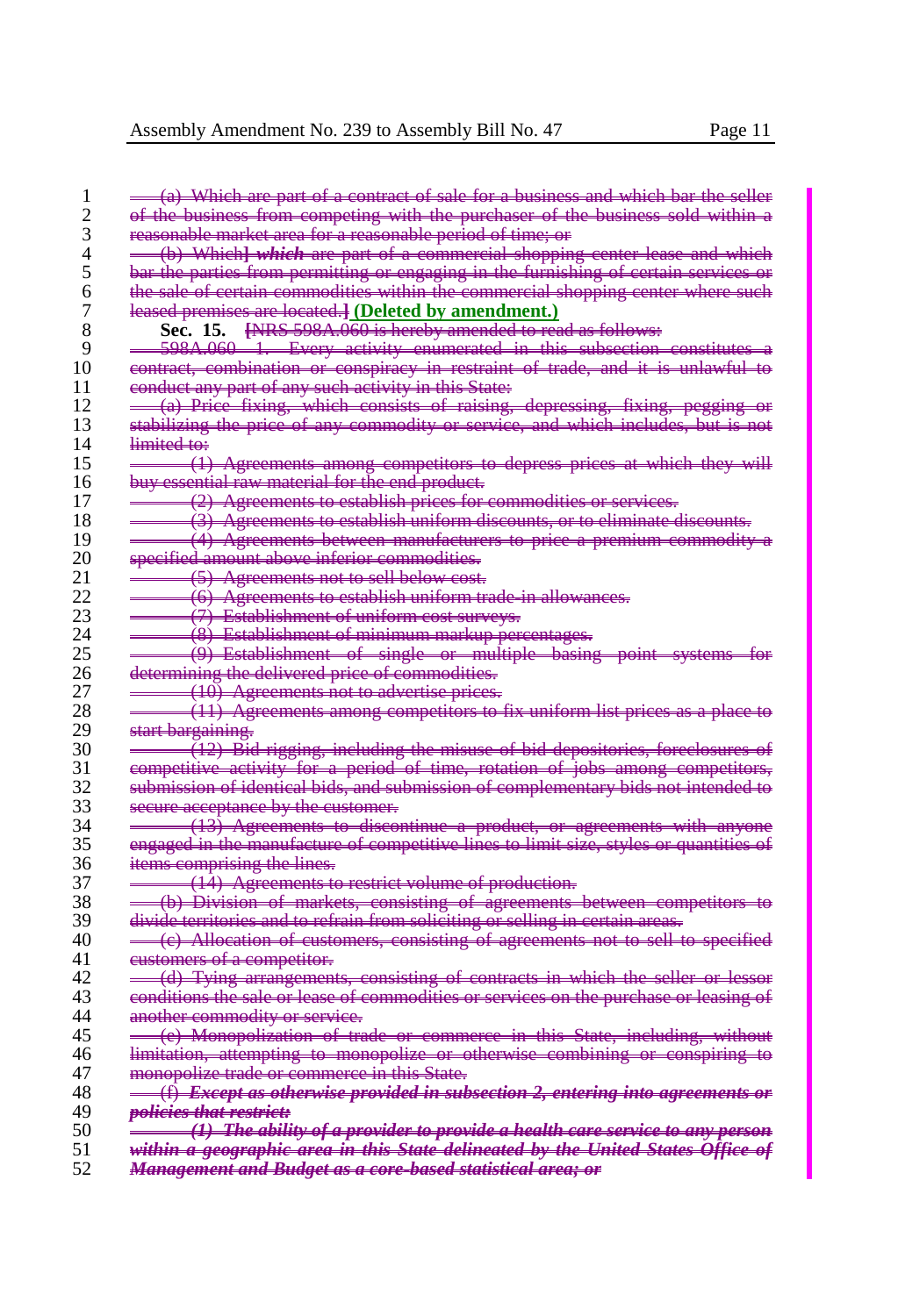| 1                        | (2) The amount of a health care service provided within a geographic                                                 |
|--------------------------|----------------------------------------------------------------------------------------------------------------------|
| $\overline{c}$           | area in this State delineated by the United States Office of Management and                                          |
| 3                        | <del>Budget as a core-based statistical area,</del>                                                                  |
| $\overline{\mathcal{L}}$ | → if, within that area, there is a sole provider of the health care service and there                                |
| 5                        | is no reasonable substitute for the health care service.                                                             |
| 6                        | $(g)$ Except as otherwise provided in subsection $[2,]$ 3, consolidation,                                            |
| $\boldsymbol{7}$         | conversion, merger, acquisition of shares of stock or other equity interest, directly                                |
| 8                        | or indirectly, of another person engaged in commerce in this State or the acquisition                                |
| 9                        | <del>of any assets of another person engaged in commerce in this State that may:</del>                               |
| 10                       | (1) Result in the monopolization of trade or commerce in this State or                                               |
| 11                       | <del>would further any attempt to monopolize trade or commerce in this State; or</del>                               |
| 12                       | (2) Substantially lessen competition or be in restraint of trade.                                                    |
| 13                       | <b>The provisions of paragraph</b> (f) of subsection 1 do not prohibit a provider<br>≏                               |
| 14                       | <del>from providing a health care service exclusively for a business organization in</del>                           |
| 15                       | which the provider has a controlling or majority ownership interest.                                                 |
| 16                       | 3. The provisions of paragraph $[(f)](g)$ of subsection 1 do not:                                                    |
| 17                       | (a) Apply to a person who, solely for an investment purpose, purchases stock                                         |
| 18                       | or other equity interest or assets of another person if the purchaser does not use his                               |
| 19                       | or her acquisition to bring about or attempt to bring about the substantial lessening                                |
| 20                       |                                                                                                                      |
| 21                       | <del>of competition in this State.</del>                                                                             |
|                          | (b) Prevent a person who is engaged in commerce in this State from forming a                                         |
| 22                       | subsidiary corporation or other business organization and owning and holding all or                                  |
| 23                       | part of the stock or equity interest of that corporation or organization.] (Deleted by                               |
| 24                       | amendment.)                                                                                                          |
| 25                       | <b>Sec. 16.</b> NRS 598A.070 is hereby amended to read as follows:                                                   |
| 26                       | 598A.070 1. The Attorney General shall:                                                                              |
| 27                       | (a) Enforce the provisions of this chapter.                                                                          |
| 28                       | (b) Investigate suspected violations of the provisions of this chapter.                                              |
| 29                       | (c) Institute proceedings on behalf of the State, its agencies, political                                            |
| 30                       | subdivisions, districts or municipal corporations, or as parent patriae of the persons                               |
| 31                       | residing in the State for:                                                                                           |
| 32                       | (1) Injunctive relief to prevent and restrain a violation of any provision of                                        |
| 33                       | this chapter $\frac{1}{k+1}$ , <i>including</i> , <i>without limitation</i> , <i>a temporary restraining order</i> , |
| 34                       | <i>preliminary injunction or permanent injunction.</i>                                                               |
| 35                       | (2) Civil penalties for violations of the provisions of this chapter.                                                |
| 36                       | (3) Criminal penalties for violations of the provisions of this chapter.                                             |
| 37                       | (4) Other equitable relief for violations of the provisions of this chapter,                                         |
| 38                       | <i>including, without limitation, disgorgement or restitution.</i>                                                   |
| 39                       | Any district attorney in this State, with the permission or at the direction of<br>2.                                |
| 40                       | the Attorney General, shall institute proceedings in the name of the State of Nevada                                 |
| 41                       | for any violation of the provisions of this chapter.                                                                 |
| 42                       |                                                                                                                      |
|                          | <b>Sec. 17.</b> NRS 598A.090 is hereby amended to read as follows:                                                   |
| 43                       | 598A.090 The district courts have jurisdiction over actions and proceedings                                          |
| 44                       | for violations of the provisions of this chapter and may:                                                            |
| 45                       | Issue temporary restraining orders and injunctions to prevent and restrain<br>ı.                                     |
| 46                       | violations of the provisions of this chapter.                                                                        |
| 47                       | Impose civil and criminal penalties and award damages as provided in this<br>2.                                      |
| 48                       | chapter.                                                                                                             |
| 49                       | Grant mandatory injunctions reasonably necessary to eliminate practices<br>3.                                        |
| 50                       | which are unlawful under the provisions of this chapter.                                                             |
| 51                       | Grant other equitable relief the court considers appropriate for violations                                          |
| 52                       | of the provisions of this chapter, including, without limitation, disgorgement or                                    |

*restitution.*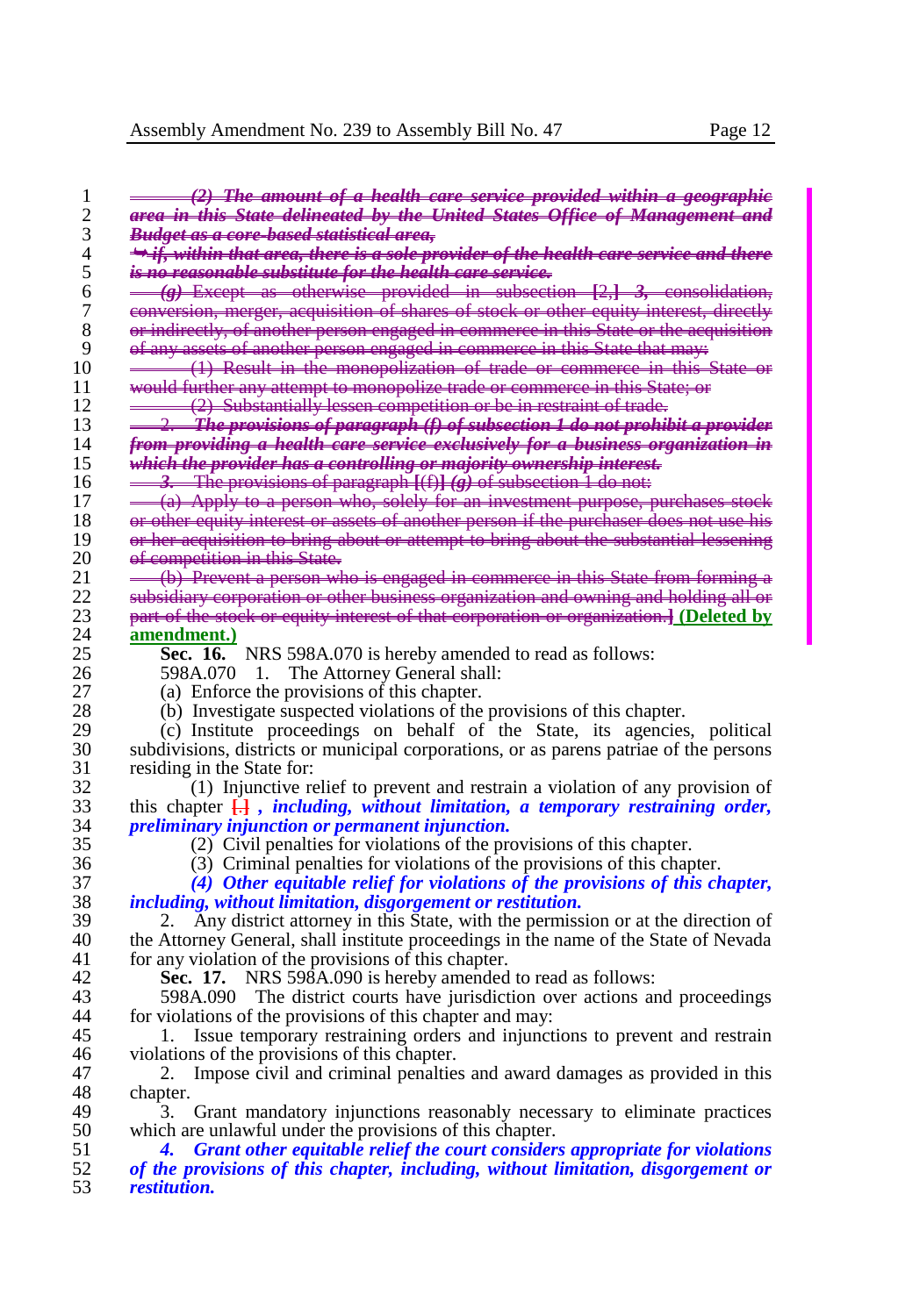1 **Sec. 17.5. NRS 598A.110 is hereby amended to read as follows:**<br>2 598A.110 *I***.** Any procedure, testimony taken, document or other 598A.110 *I.* Any procedure, testimony taken, document or other tangible evidence produced, or answer made under NRS 598A.100 shall be kept confidential 3 evidence produced, or answer made under NRS 598A.100 shall be kept confidential<br>4 by the Attorney General prior to the  $\frac{1}{2}$  state of a protective order in an 4 by the Attorney General prior to the **<del>[institution of]</del>** *entry of a protective order in* an action brought under this chapter for the alleged violation of the provisions of this 5 action brought under this chapter for the alleged violation of the provisions of this chapter under investigation, unless: 6 chapter under investigation, unless:<br>  $\frac{1}{2}$  (a) Confidentiality is way  $\frac{11}{10}$   $\frac{1}{2}$   $\frac{1}{2}$  Confidentiality is waived by the person upon whom the written investigative demand is made or pursuant to NRS 239.0115: 8 investigative demand is made or pursuant to NRS 239.0115;<br>9  $\left( \frac{D-1}{D} \right)$  Disclosure is authorized by the district court: or 9  $\frac{[2.3]}{[2.3]}$  *(b)* Disclosure is authorized by the district court; or 10  $\frac{[2.3]}{[2.3]}$  *(c)* Disclosure is made pursuant to NRS 598A.080. 10 **[**3.**]** *(c)* Disclosure is made pursuant to NRS 598A.080. 11 *2. The Attorney General is not required to provide the information*  12 *described in subsection 1 to the Executive Director of the Patient Protection*  13 *Commission upon a request of the Executive Director pursuant to NRS 439.914.*<br>14 **Sec. 18.** NRS 598A 150 is hereby amended to read as follows: **14 Sec. 18.** NRS 598A.150 is hereby amended to read as follows:<br>15 598A.150 It is the duty of all public officers  $\frac{1}{2}$  of any state age 15 598A.150 It is the duty of all public officers  $\frac{1}{\sqrt{2}}$  of any state agency, board or 16 commission, and their deputies, assistants, clerks, subordinates or employees, to 16 *commission, and* their deputies, assistants, clerks, subordinates or employees, to render and furnish to the Attorney General, his or her deputy or other designated 17 render and furnish to the Attorney General, his or her deputy or other designated<br>18 representative, when so requested, *including, without limitation, during the time* 18 representative, when so requested, *including, without limitation, during the time*  19 *in which discovery is being conducted in a proceeding instituted by the Attorney*  20 *General*, all the information and assistance in their possession or within their power relating to investigations carried out and proceedings instituted under the 21 relating to investigations carried out *and proceedings instituted* under the 22 provisions of this chapter.<br>23 **Sec. 19.** NRS 598A 23 **Sec. 19.** NRS 598A.160 is hereby amended to read as follows:<br>24 598A.160 1. The Attorney General may bring a civil a 24 598A.160 1. The Attorney General may bring a civil action for any<br>25 violation of the provisions of this chapter in the name of the State of Nevada and is 25 violation of the provisions of this chapter in the name of the State of Nevada and is<br>26 entitled to recover damages and secure other relief provided by the provisions of 26 entitled to recover damages and secure other relief provided by the provisions of  $\begin{array}{cc} 27 & \text{this chapter:} \\ 28 & \text{(a) As } 1 \end{array}$ 28 (a) As parens patriae of the persons residing in this State, with respect to damages sustained directly or indirectly by such persons, or, alternatively, if the 29 damages sustained directly or indirectly by such persons, or, alternatively, if the court finds in its discretion that the interests of institution as a representative 30 court finds in its discretion that the interests of justice so require, as a representative of a class or classes consisting of persons residing in this State who have been 31 of a class or classes consisting of persons residing in this State who have been 32 damaged directly or indirectly; or<br>33 (b) As parens patriae, with re  $33$  (b) As parens patriae, with respect to direct or indirect damages to the general economy of the State of Nevada or any **agency or** political subdivision thereof 34 economy of the State of Nevada or any *agency or* political subdivision thereof.<br>35 2. In any action under this section, this State: 2. In any action under this section, this State: 36 (a) May recover the aggregate damage sustained by the persons on whose<br>37 behalf this State sues, without separately proving the individual claims of each such 37 behalf this State sues, without separately proving the individual claims of each such person. Proof of such damages must be based on: 38 person. Proof of such damages must be based on:<br>39 (1) Statistical or sampling methods: 39 (1) Statistical or sampling methods;<br>40 (2) The pro-rata allocation of illegal 40 (2) The pro rata allocation of illegal overcharges of sales occurring within the State of Nevada; or 42 (3) Such other reasonable system of estimating aggregate damages as the court may permit. 43 court may permit.<br>44 (b) Shall dist 44 (b) Shall distribute, allocate or otherwise pay the amounts so recovered in 45 accordance with state law, or in the absence of any applicable state law, as the district court may authorize, subject to the requirement that any distribution 46 district court may authorize, subject to the requirement that any distribution<br>47 procedure adopted afford each person on whose behalf this State sues a reasonable 47 procedure adopted afford each person on whose behalf this State sues a reasonable<br>48 opportunity individually to secure the pro rata portion of such recovery attributable 48 opportunity individually to secure the pro rata portion of such recovery attributable<br>49 to his, her or its respective claims for damages, less litigation and administrative 49 to his, her or its respective claims for damages, less litigation and administrative costs, including attorney fees, before any of the recovery is escheated. 50 costs, including attorney fees, before any of the recovery is escheated.<br>51 **Sec. 20.** NRS 598A 210 is hereby amended to read as follows: 51 **Sec. 20.** NRS 598A.210 is hereby amended to read as follows:<br>52 598A.210 *Except as otherwise provided in section 10 of this a* 52 598A.210 *Except as otherwise provided in section 10 of this act:*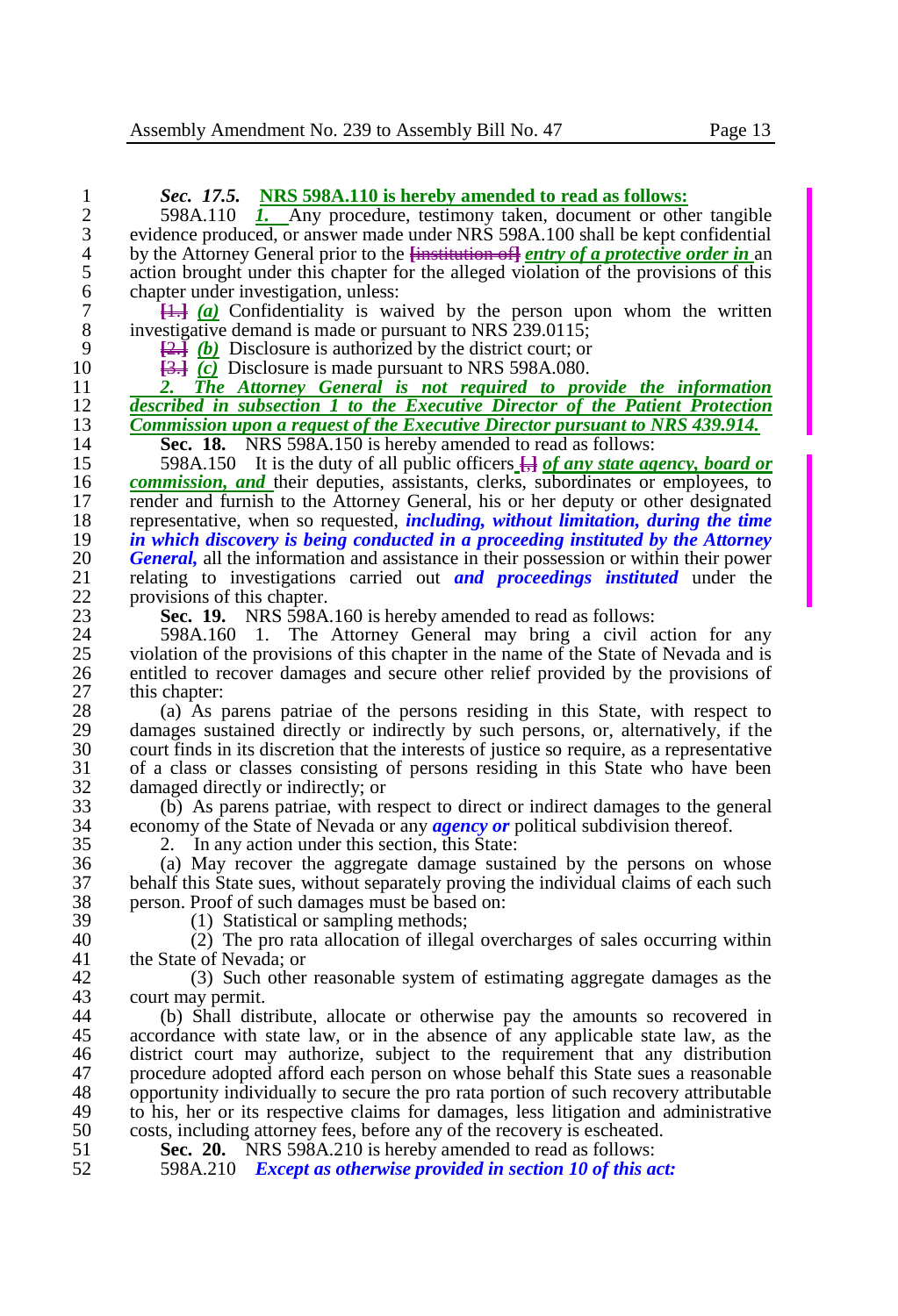1. Any person threatened with injury or damage to his or her business or 2 property by reason of a violation of any provision of this chapter may institute a 2 property by reason of a violation of any provision of this chapter may institute a civil action or proceeding for injunctive *or other equitable* relief  $\Box$ , *including*, civil action or proceeding for injunctive *or other equitable* relief **[**.**]** *, including, without limitation, a temporary restraining order, a preliminary or permanent*  5 *injunction, restitution or disgorgement*. If the court issues a permanent injunction, the plaintiff shall recover reasonable attorney fees, together with costs, as 6 the plaintiff shall recover reasonable attorney fees, together with costs, as determined by the court. 7 determined by the court.<br>8 2. Any person inju

8 2. Any person injured or damaged directly or indirectly in his or her business<br>9 or property by reason of a violation of the provisions of this chapter may institute a 9 or property by reason of a violation of the provisions of this chapter may institute a civil action and shall recover treble damages, together with reasonable attorney fees civil action and shall recover treble damages, together with reasonable attorney fees and costs.<br>12 3. A

12 3. Any person commencing an action for any violation of the provisions of this chapter shall, simultaneously with the filing of the complaint with the court. 13 this chapter shall, simultaneously with the filing of the complaint with the court, 14 mail a copy of the complaint to the Attorney General. 14 mail a copy of the complaint to the Attorney General.<br>15 **Sec. 21.** NRS 239.010 is hereby amended to real

**Sec. 21.** NRS 239.010 is hereby amended to read as follows:

 239.010 1. Except as otherwise provided in this section and NRS 1.4683, 1.4687, 1A.110, 3.2203, 41.071, 49.095, 49.293, 62D.420, 62D.440, 62E.516, 62E.620, 62H.025, 62H.030, 62H.170, 62H.220, 62H.320, 75A.100, 75A.150, 76.160, 78.152, 80.113, 81.850, 82.183, 86.246, 86.54615, 87.515, 87.5413, 87A.200, 87A.580, 87A.640, 88.3355, 88.5927, 88.6067, 88A.345, 88A.7345, 21 89.045, 89.251, 90.730, 91.160, 116.757, 116A.270, 116B.880, 118B.026, 119.260, 22<br>22 119.265, 119.267, 119.280, 119A.280, 119A.653, 119A.677, 119B.370, 119B.382. 119.265, 119.267, 119.280, 119A.280, 119A.653, 119A.677, 119B.370, 119B.382, 120A.690, 125.130, 125B.140, 126.141, 126.161, 126.163, 126.730, 127.007, 127.057, 127.130, 127.140, 127.2817, 128.090, 130.312, 130.712, 136.050, 159.044, 159A.044, 172.075, 172.245, 176.01249, 176.015, 176.0625, 176.09129, 176.156, 176A.630, 178.39801, 178.4715, 178.5691, 179.495, 179A.070, 179A.165, 179D.160, 200.3771, 200.3772, 200.5095, 200.604, 202.3662, 205.4651, 209.392, 209.3923, 209.3925, 209.419, 209.429, 209.521, 211A.140, 213.010, 213.040, 213.095, 213.131, 217.105, 217.110, 217.464, 217.475, 218A.350, 218E.625, 218F.150, 218G.130, 218G.240, 218G.350, 226.300, 228.270, 228.450, 228.495, 228.570, 231.069, 231.1473, 233.190, 237.300, 239.0105, 239.0113, 239.014, 239B.030, 239B.040, 239B.050, 239C.140, 239C.210, 239C.230, 239C.250, 239C.270, 239C.420, 240.007, 241.020, 241.030, 241.039, 242.105, 244.264, 244.335, 247.540, 247.550, 247.560, 250.087, 250.130, 250.140, 250.150, 268.095, 268.0978, 268.490, 268.910, 269.174, 271A.105, 281.195, 281.805, 281A.350, 281A.680, 281A.685, 281A.750, 281A.755, 281A.780, 284.4068, 286.110, 286.118, 287.0438, 289.025, 289.080, 289.387, 289.830, 293.4855, 293.5002, 293.503, 293.504, 293.558, 293.5757, 293.870, 293.906, 293.908, 293.910, 293B.135, 293D.510, 331.110, 332.061, 332.351, 333.333, 333.335, 338.070, 338.1379, 338.1593, 338.1725, 338.1727, 348.420, 349.597, 349.775, 353.205, 353A.049, 353A.085, 353A.100, 353C.240, 360.240, 360.247, 360.255, 360.755, 361.044, 361.2242, 361.610, 365.138, 366.160, 368A.180, 370.257, 370.327, 372A.080, 378.290, 378.300, 379.0075, 379.008, 379.1495, 385A.830, 385B.100, 387.626, 387.631, 388.1455, 388.259, 388.501, 388.503, 388.513, 388.750, 388A.247, 388A.249, 391.033, 391.035, 391.0365, 391.120, 391.925, 392.029, 392.147, 392.264, 392.271, 392.315, 392.317, 392.325, 392.327, 392.335, 392.850, 393.045, 394.167, 394.16975, 394.1698, 394.447, 394.460, 394.465, 396.3295, 396.405, 396.525, 396.535, 396.9685, 398A.115, 408.3885, 408.3886, 408.3888, 408.5484, 412.153, 414.280, 416.070, 422.2749, 422.305, 422A.342, 422A.350, 425.400, 427A.1236, 427A.872, 432.028, 432.205, 432B.175, 432B.280, 432B.290, 432B.407, 432B.430, 432B.560, 432B.5902, 432C.140, 432C.150, 433.534, 433A.360, 437.145, 437.207, 439.4941, 439.840, 439.914, 439B.420, 439B.754, 439B.760, 440.170, 441A.195, 441A.220,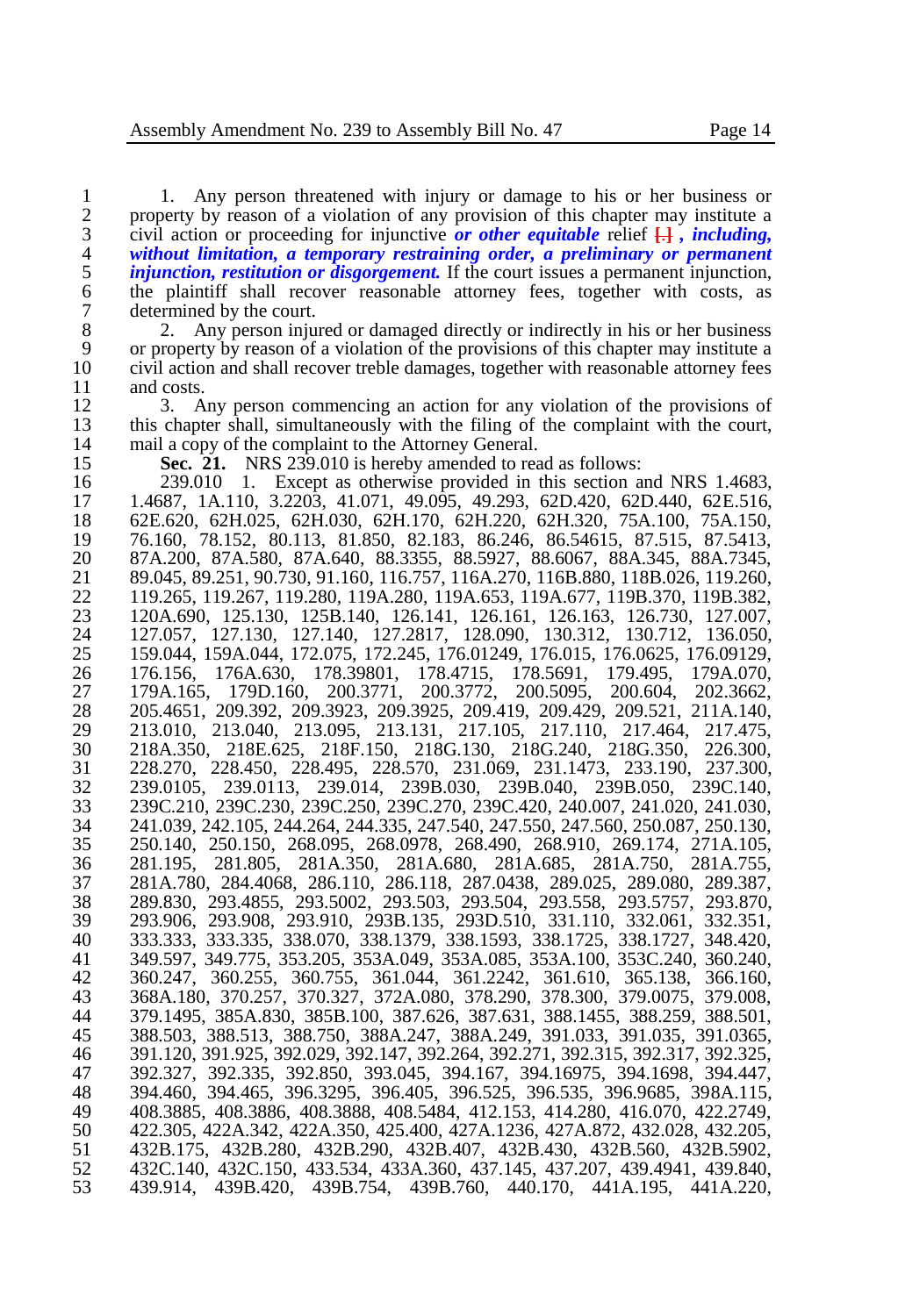441A.230, 442.330, 442.395, 442.735, 442.774, 445A.665, 445B.570, 445B.7773, 2 447.345, 449.209, 449.245, 449.4315, 449A.112, 450.140, 450B.188, 453.164, 453.720, 453A.610, 453A.700, 458.055, 459.280, 459.3866, 459.555, 453.720, 453A.610, 453A.700, 458.055, 458.280, 459.050, 459.3866, 459.555, 459.7056, 459.846, 463.120, 463.15993, 463.240, 463.3403, 463.3407, 463.790, 467.1005, 480.535, 480.545, 480.935, 480.940, 481.063, 481.091, 481.093, 482.170, 482.5536, 483.340, 483.363, 483.575, 483.659, 483.800, 484A.469, 484E.070, 485.316, 501.344, 503.452, 522.040, 534A.031, 561.285, 571.160, 584.655, 587.877, 598.0964, 598.098, 598A.110, 599B.090, 603.070, 603A.210, 604A.303, 604A.710, 612.265, 616B.012, 616B.015, 616B.315, 616B.350, 618.341, 618.425, 622.238, 622.310, 623.131, 623A.137, 624.110, 624.265, 624.327, 625.425, 625A.185, 628.418, 628B.230, 628B.760, 629.047, 629.069, 630.133, 630.2673, 630.30665, 630.336, 630A.555, 631.368, 632.121, 632.125, 632.3415, 632.405, 633.283, 633.301, 633.4715, 633.524, 634.055, 634.214, 634A.185, 635.158, 636.107, 637.085, 637B.288, 638.087, 638.089, 639.2485, 639.570, 640.075, 640A.220, 640B.730, 640C.580, 640C.600, 640C.620, 640C.745, 640C.760, 640D.190, 640E.340, 641.090, 641.221, 641.325, 641A.191, 641A.262, 641A.289, 641B.170, 641B.282, 641B.460, 641C.760, 641C.800, 642.524, 643.189, 644A.870, 645.180, 645.625, 645A.050, 645A.082, 645B.060, 645B.092, 645C.220, 645C.225, 645D.130, 645D.135, 645G.510, 645H.320, 645H.330, 647.0945, 647.0947, 648.033, 648.197, 649.065, 649.067, 652.228, 653.900, 654.110, 656.105, 657A.510, 661.115, 665.130, 665.133, 669.275, 669.285, 669A.310, 671.170, 673.450, 673.480, 675.380, 676A.340, 676A.370, 677.243, 678A.470, 678C.710, 678C.800, 679B.122, 679B.124, 679B.152, 679B.159, 679B.190, 679B.285, 679B.690, 680A.270, 681A.440, 681B.260, 681B.410, 681B.540, 683A.0873, 685A.077, 686A.289, 686B.170, 686C.306, 687A.110, 687A.115, 687C.010, 688C.230, 688C.480, 688C.490, 689A.696, 692A.117, 692C.190, 692C.3507, 692C.3536, 692C.3538, 692C.354, 692C.420, 693A.480, 693A.615, 696B.550, 696C.120, 703.196, 704B.325, 706.1725, 706A.230, 710.159, 711.600, *and section 9 of this act,* sections 35, 38 and 41 of chapter 478, Statutes of Nevada 2011 and section 2 of chapter 391, Statutes of Nevada 2013 and unless otherwise declared by law to be confidential, all public books and public records of a governmental entity must be open at all times during 33 office hours to inspection by any person, and may be fully copied or an abstract or 34 memorandum may be prepared from those public books and public records. Any memorandum may be prepared from those public books and public records. Any such copies, abstracts or memoranda may be used to supply the general public with copies, abstracts or memoranda of the records or may be used in any other way to 37 the advantage of the governmental entity or of the general public. This section does<br>38 not supersede or in any manner affect the federal laws governing copyrights or not supersede or in any manner affect the federal laws governing copyrights or 39 enlarge, diminish or affect in any other manner the rights of a person in any written 40 book or record which is convrighted pursuant to federal law. 40 book or record which is copyrighted pursuant to federal law.<br>41 2. A governmental entity may not reject a book

2. A governmental entity may not reject a book or record which is 42 copyrighted solely because it is copyrighted.<br>43 3. A governmental entity that has legal

43 3. A governmental entity that has legal custody or control of a public book or record shall not deny a request made pursuant to subsection 1 to inspect or copy or record shall not deny a request made pursuant to subsection 1 to inspect or copy or 45 receive a copy of a public book or record on the basis that the requested public book or record contains information that is confidential if the governmental entity 46 book or record contains information that is confidential if the governmental entity<br>47 can redact, delete, conceal or separate, including, without limitation, electronically, 47 can redact, delete, conceal or separate, including, without limitation, electronically,<br>48 the confidential information from the information included in the public book or 48 the confidential information from the information included in the public book or record that is not otherwise confidential. 49 record that is not otherwise confidential.<br>50 4. If requested, a governmental en

50 4. If requested, a governmental entity shall provide a copy of a public record 51 in an electronic format by means of an electronic medium. Nothing in this 51 in an electronic format by means of an electronic medium. Nothing in this subsection requires a governmental entity to provide a copy of a public record in an subsection requires a governmental entity to provide a copy of a public record in an electronic format or by means of an electronic medium if: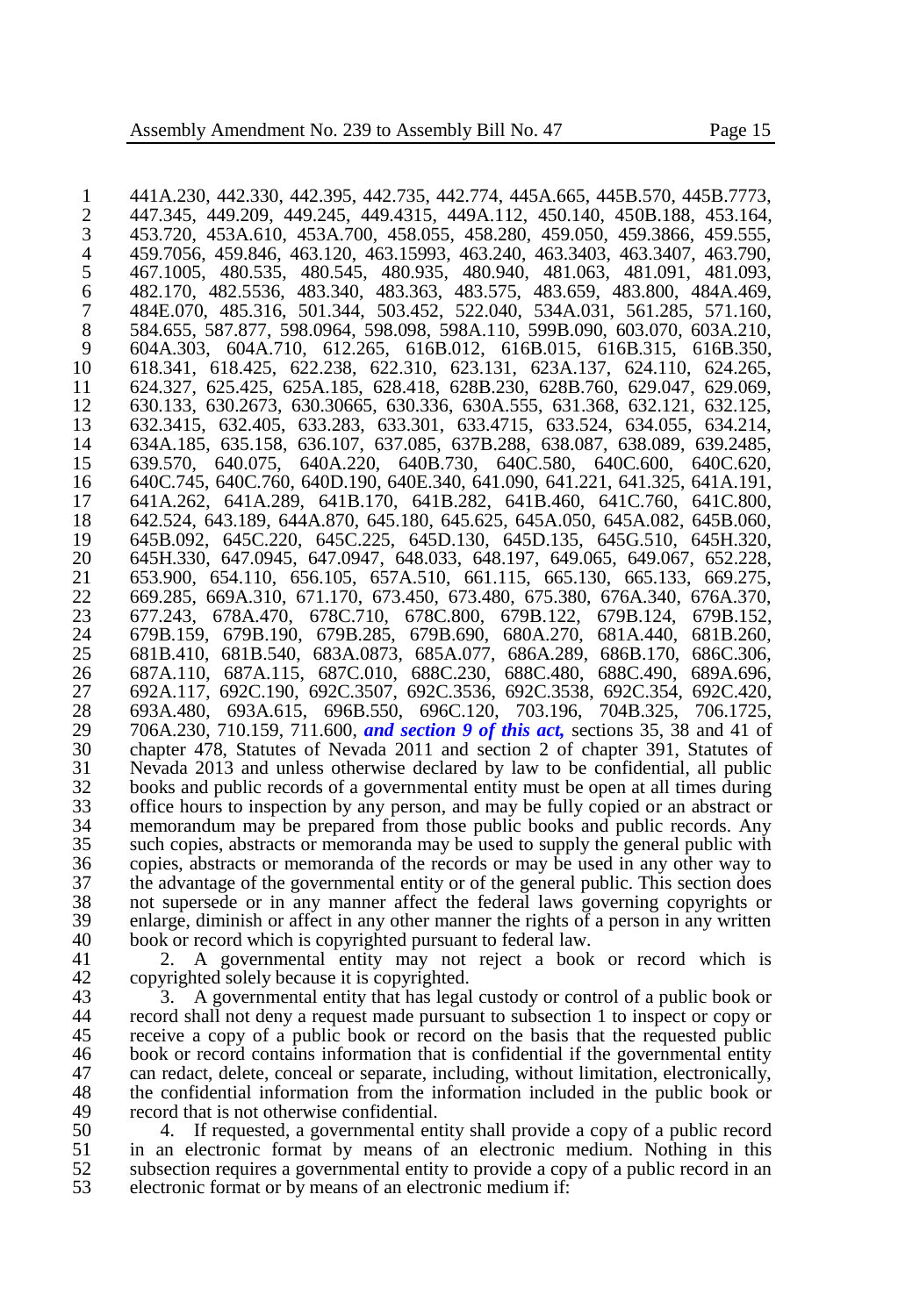$\begin{array}{cc} 1 & \text{(a)} \\ 2 & \text{(1)} \text{ Was not create} \end{array}$ 2 (1) Was not created or prepared in an electronic format; and  $(2)$  Is not available in an electronic format: or 3 (2) Is not available in an electronic format; or 4 (b) Providing the public record in an electronic format or by means of an electronic medium would: 5 electronic medium would:<br>6 (1) Give access to 6 (1) Give access to proprietary software; or 7 (2) Require the production of information that is confidential and that 8 cannot be redacted, deleted, concealed or separated from information that is not otherwise confidential. 9 otherwise confidential.<br>10 5. An officer, en 10 5. An officer, employee or agent of a governmental entity who has legal custody or control of a public record: 11 custody or control of a public record:<br>12 (a) Shall not refuse to provide a 12 (a) Shall not refuse to provide a copy of that public record in the medium that 13 is requested because the officer, employee or agent has already prepared or would<br>14 orefer to provide the copy in a different medium. 14 prefer to provide the copy in a different medium.<br>15 (b) Except as otherwise provided in NRS 23 15 (b) Except as otherwise provided in NRS 239.030, shall, upon request, prepare 16 the copy of the public record and shall not require the person who has requested the copy to prepare the copy himself or herself. copy to prepare the copy himself or herself. 18 *Sec. 21.5.* **NRS 439.914 is hereby amended to read as follows:** 19 439.914 1. The Governor shall appoint the Executive Director of the 20 Commission within the Office of the Governor. The Executive Director: 20 Commission within the Office of the Governor. The Executive Director:<br>21 (a) Must have experience in health care or health insurance: 21 (a) Must have experience in health care or health insurance;<br>22 (b) Is in the unclassified service of the State: and 22 (b) Is in the unclassified service of the State; and  $(23)$  (c) Serves at the pleasure of the Governor. 23 (c) Serves at the pleasure of the Governor.<br>24 2. The Executive Director shall: 24 2. The Executive Director shall:<br>25 (a) Perform the administrative du 25 (a) Perform the administrative duties of the Commission and such other duties 26 as are directed by the Commission: and 26 as are directed by the Commission; and 27 (b) To the extent that money is avail-27 (b) To the extent that money is available for this purpose, appoint employees to 28 assist the Executive Director in carrying out the duties prescribed in paragraph (a). 28 assist the Executive Director in carrying out the duties prescribed in paragraph (a).<br>29 Such employees serve at the pleasure of the Executive Director and are in the 29 Such employees serve at the pleasure of the Executive Director and are in the unclassified service of the State. 30 unclassified service of the State.<br>31 3. The Executive Director 31 3. The Executive Director may request any information maintained by a state 32 agency that is necessary for the performance of his or her duties, including, without 32 agency that is necessary for the performance of his or her duties, including, without  $\frac{33}{10}$  limitation, information that is otherwise declared confidential by law.  $\frac{1}{10}$  Except 33 limitation, information that is otherwise declared confidential by law. **[**To**]** *Except*  34 *as otherwise provided in NRS 598A.110, to* the extent authorized by the Health 35 Insurance Portability and Accountability Act of 1996, Public Law 104-191, and the 36 regulations adopted pursuant thereto, an agency from which such information is 37 requested shall provide the information to the Executive Director.<br>38 4. The Executive Director: 38 4. The Executive Director:<br>39 (a) Shall maintain any inform 39 (a) Shall maintain any information obtained pursuant to subsection 3 under the 40 same conditions as the information is maintained by the agency that provided the information: and information; and 42 (b) Except as otherwise provided in this paragraph, shall not disclose any<br>43 confidential information obtained pursuant to subsection 3 to any other person or 43 confidential information obtained pursuant to subsection 3 to any other person or 44 entity, including without limitation, the Commission or a member thereof. The 44 entity, including, without limitation, the Commission or a member thereof. The 45 Executive Director may disclose or publish aggregated information in a manner that does not reveal the identity of any person. 46 does not reveal the identity of any person.<br>47 Sec. 22. ENRS 450,440 is berely an 47 **Sec. 22. [**NRS 450.440 is hereby amended to read as follows: 48 450.440 1. Except as otherwise provided in subsection 2<br>49 beenitel trustees shall organize a staff of physicians composed 49 **hospital trustees shall organize a staff of physicians composed of each regular**<br>50 **prosticing physician, podiatric physician and dentist in the county in which the** 50 practicing physician, podiatric physician and dentist in the county in which the<br>51 hegmital is located who requests staff membership and meets the standards set forth  $\frac{1}{51}$  hospital is located who requests staff membership and meets the standards set forth  $\frac{1}{52}$  in the reculations prescribed by the board of bespital trustees. in the regulations prescribed by the board of hospital trustees.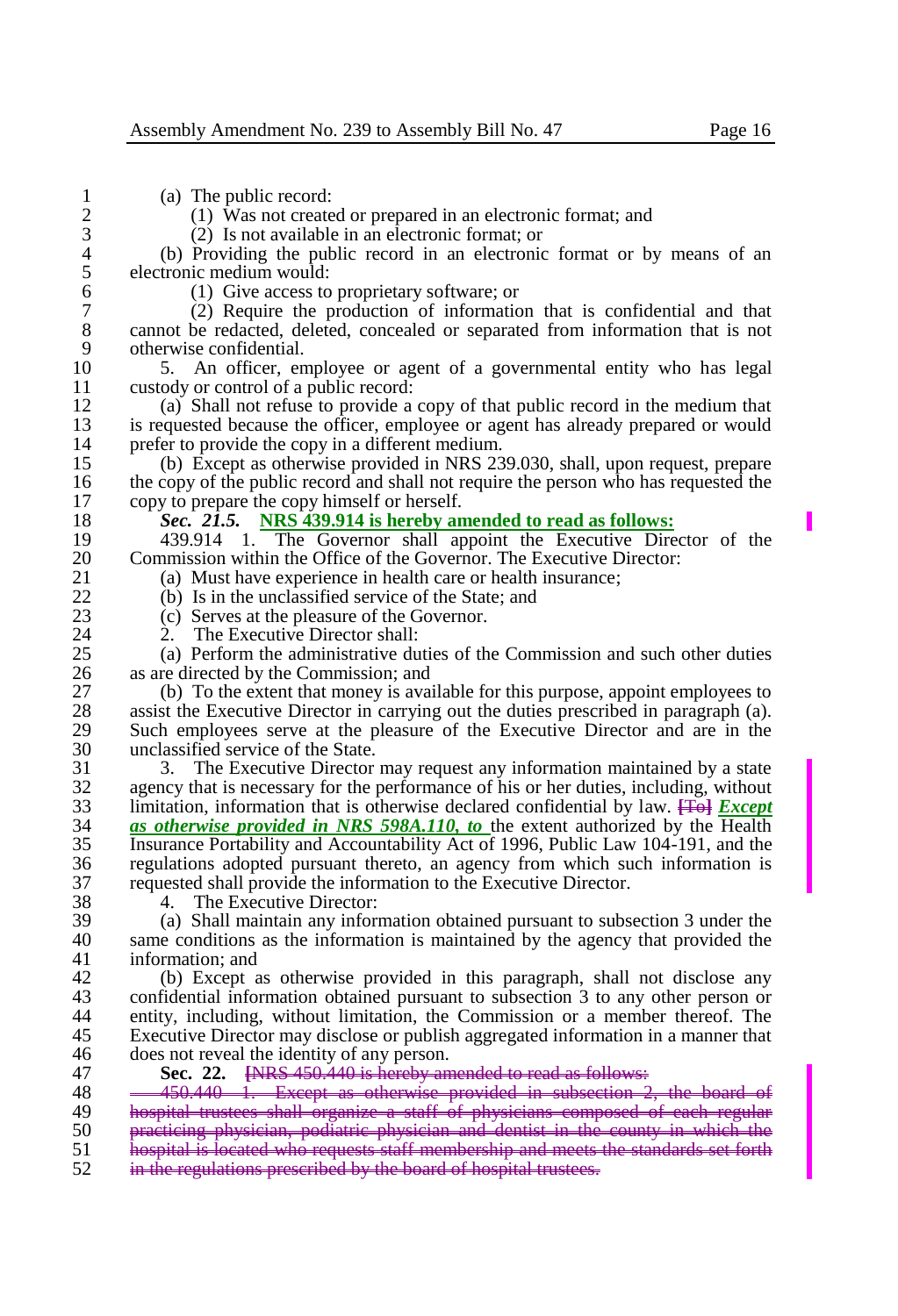$\frac{1}{2}$   $\frac{2}{\pi}$ . The board of hospital trustees may, after consulting  $\frac{1}{2}$  of the hospital and the deans of the University of Nevada 2 of the hospital and the deans of the University of Nevada School of Medicine<br>3 the University of Nevada, Las Vegas, School of Dental Medicine, organize a the University of Nevada, Las Vegas, School of Dental Medicine, organize a 4 of physicians composed of physicians, podiatric physicians and dentists 5 affiliated with the University of Nevada School of Medicine or the Univ 5 affiliated with the University of Nevada School of Medicine or the University of 6 Nevada, Las Vegas, School of Dental Medicine who request staff membership and 7 meet the requirements set forth in subsection 3. If the board of hospital 3 organizes a staff of physicians in accordance with this subsection, the 1 8 organizes a staff of physicians in accordance with this subsection, the board of the board of physicians in accordance with this subsection, the board of the board of the board of the subsection, the board of the subsect 9 hospital trustees may require:<br> $10 = \frac{(a) - \text{Not more than } 60 \text{ per}}{2}$ 10  $\frac{-}{\sqrt{a}}$  Not more than 60 percent of the staff of physicians to be so affiliated before<br>11 January 1, 2013,  $+1, 2013.$ 12  $\rightarrow$  (b) Not more than 85 percent of the staff of physicians to be so affiliated on after January 1, 2013, and before January 1, 2018. 13 after January 1, 2013, and before January 1, 2018.<br>14  $=$  (c) The staff of physicians to have such an a 14  $\equiv$  (e) The staff of physicians to have such an affiliation in such a percentage as the board of hospital trustees deems appropriate on or after January 1, 2018. 15 the board of hospital trustees deems appropriate on or after January 1, 2018.<br>16 <del>. . . . . . . Except as otherwise provided in subsection 4, if the board of ho</del>s 16 <del>3. Except as otherwise provided in subsection 4,</del> if the board of hospital provided in subsection 4, if the board of hospital of hospital processes in accessed in the board of hospital processes in accessed in the staf to organize the staff of physicians in accordance with subsection 18 a physician, podiatric physician or dentist who requests staff membership must:  $19 \rightarrow \frac{1}{10}$  Meet the standards set forth in the regulations prescribed by the board  $20 \rightarrow$  hospital trustees; and 20 hospital trustees; and<br>21 <del>- (b) Hold a facu</del> 21 <del>(b) Hold a faculty or clinical appointment with the University of Nevada</del><br>22 Sebool of Medicine or the University of Nevada Las Vecas, Sebool of Dental 22 School of Medicine or the University of Nevada, Las Vegas, School of Dental 23 Medicine and maintain that appointment while he or she is on the staff of 24 physicians.  $\frac{24}{25}$  physicians. 25 <sup>1</sup>/<sub>4</sub>. If the board of hospital trustees decides to organize the staff of physicians 26 in accordance with subsection 2, the board of hospital trustees may enter into a 26 in accordance with subsection 2, the board of hospital trustees may enter into a<br>27 eentract with a physician or group of physicians who do not meet the requirements 27 contract with a physician or group of physicians who do not meet the requirements 28 of subsection 3 if **[**the**]** *:* 29 **(a)** *The physician or group of physicians will be the exclusive provider* 30 certain services for the hospital **[**. Such services may include,**]** *, including,* without 31 limitation, radiology, pathology, emergency medicine and neonatology services **[**.**]** *;*  32 *and* 33 *(b) The contract is approved by the Attorney General in accordance with*  34 *section 12 of this act.* The provisions of subsections 2 and 3 shall not be deemed to prohibit and political and 3 shall not be deemed to prohibit and political and the political and  $\frac{1}{2}$  and  $\frac{1}{2}$  and  $\frac{1}{2}$  and  $\frac{1}{2}$  and  $\frac{1}{2}$ 36 physician, podiatric physician or dentist who is on the staff of physicians from 37 being affiliated with another institution of higher education.<br>38  $-6$  The staff shall organize in a manner prescribed by t The staff shall organize in a manner prescribed by the board so that there 39 a rotation of service among the members of the staff to give proper medical and 40 surgical attention and service to the indigent sick, injured or maimed who may be<br>41 detected to the hospital for treatment. nitted to the hospital for treatment. 42 <del>7. The board of hospital trustees or the board of county commissioners</del><br>43 **offer the following assistance to members of the staff to attract and retain them** 43 offer the following assistance to members of the staff to attract and retain them:<br>44  $-$  (a) Establishment of clinic or group practice: 44 (a) Establishment of clinic or group practice; 45 (b) Malpractice insurance coverage under the hospital's policy of professional 46 liability insurance: liability insurance; 47  $\leftarrow$  (e) Professional fee billing; and<br>48  $\leftarrow$  (d) The opportunity to rent office 48 (d) The opportunity to rent office space in facilities owned or operated by the<br>49 begritel, as the space is available, if this opportunity is offered to all members of 49 hospital, as the space is available, if this opportunity is offered to all members of  $50$  the staff on the same terms and conditions. (Deleted by amendment.) 50 the staff on the same terms and conditions.**] (Deleted by amendment.)**<br>51 Sec. 22.5. NRS 613.195 is hereby amended to read as follows: 51 *Sec. 22.5.* **NRS 613.195 is hereby amended to read as follows:**

52 613.195 1. A noncompetition covenant is void and unenforceable unless the 53 noncompetition covenant: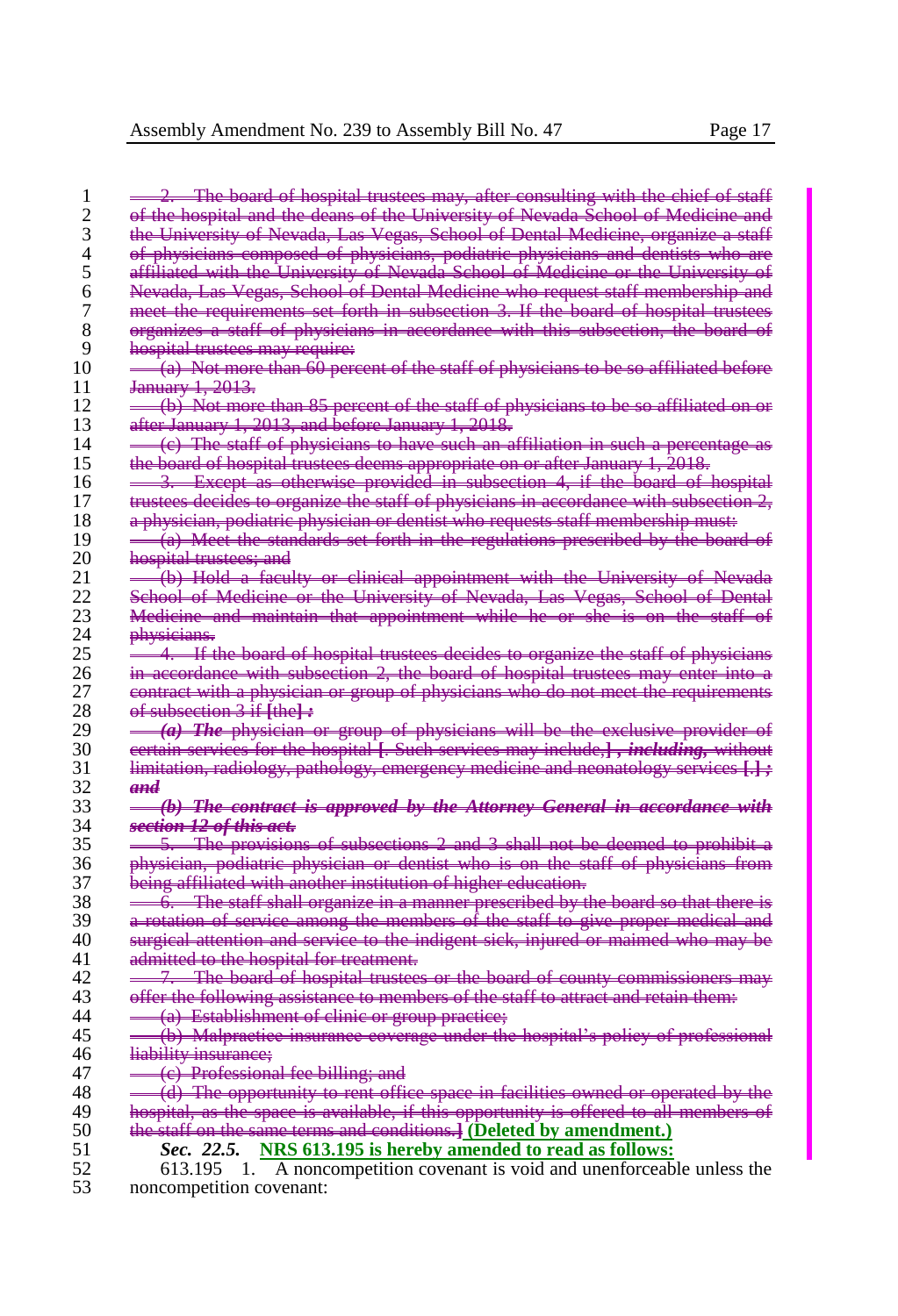1 (a) Is supported by valuable consideration;<br>2 (b) Does not impose any restraint that i 2 (b) Does not impose any restraint that is greater than is required for the protection of the employer for whose benefit the restraint is imposed; 3 protection of the employer for whose benefit the restraint is imposed;<br>4 (c) Does not impose any undue hardship on the employee: and

4 (c) Does not impose any undue hardship on the employee; and 5 (d) Imposes restrictions that are appropriate in relation t 5 (d) Imposes restrictions that are appropriate in relation to the valuable 6 consideration supporting the noncompetition covenant.<br>
2. A noncompetition covenant may not restrict.

7 2. A noncompetition covenant may not restrict *, and an employer may not*  8 **bring an action to restrict**, a former employee of an employer from providing service to a former customer or client if: 9 service to a former customer or client if:<br>10 (a) The former employee did not sol

10 (a) The former employee did not solicit the former customer or client;<br>11 (b) The customer or client voluntarily chose to leave and seek servi-

11 (b) The customer or client voluntarily chose to leave and seek services from the former employee: and 12 the former employee; and<br>13 (c) The former emplo

13 (c) The former employee is otherwise complying with the limitations in the 14 covenant as to time, geographical area and scope of activity to be restrained, other than any limitation on providing services to a former customer or client who seeks 15 than any limitation on providing services to a former customer or client who seeks the services of the former employee without any contact instigated by the former 16 the services of the former employee without any contact instigated by the former employee. employee.

18  $\rightarrow$  Any provision in a noncompetition covenant which violates the provisions of this subsection is void and unenforceable. 19 this subsection is void and unenforceable.<br>20  $\frac{3}{4}$  **A** noncompetition covenant may

20 3. *A noncompetition covenant may not apply to an employee who is paid*  21 *solely on an hourly wage basis, exclusive of any tips or gratuities.*<br>22 **4.** An employer in this State who negotiates, executes or atter

22 **4.** An employer in this State who negotiates, executes or attempts to enforce a<br>23 **honometial** covenant that is void and unenforceable under this section does not 23 noncompetition covenant that is void and unenforceable under this section does not violate the provisions of NRS 613.200. 24 violate the provisions of NRS 613.200.<br>25  $\frac{1}{4}$  5. If the termination of the e

25 **[4.] 5.** If the termination of the employment of an employee is the result of a reduction of force, reorganization or similar restructuring of the employer, a 26 reduction of force, reorganization or similar restructuring of the employer, a<br>27 noncompetition covenant is only enforceable during the period in which the 27 noncompetition covenant is only enforceable during the period in which the employer is paying the employee's salary, benefits or equivalent compensation. 28 employer is paying the employee's salary, benefits or equivalent compensation, including without limitation severance pay. 29 including, without limitation, severance pay.<br>30 **151 6** If an employer brings an action

 **[**5.**]** *6.* If an employer brings an action to enforce a noncompetition covenant *or an employee brings an action to challenge a noncompetition covenant* and the court finds the covenant is supported by valuable consideration but contains 33 limitations as to time, geographical area or scope of activity to be restrained that are<br>34 on the reasonable. **Limposed** *imposes* a greater restraint than is necessary for the 34 not reasonable,  $\frac{imposes}{imposes}$  *imposes* a greater restraint than is necessary for the protection of the employer for whose benefit the restraint is imposed lead imposed protection of the employer for whose benefit the restraint is imposed **[**and impose**] 36** *or imposes* undue hardship on the employee, the court shall revise the covenant to the extent necessary and enforce the covenant as revised. Such revisions must cause 37 the extent necessary and enforce the covenant as revised. Such revisions must cause the limitations contained in the covenant as to time, geographical area and scope of 38 the limitations contained in the covenant as to time, geographical area and scope of activity to be restrained to be reasonable. *to not impose undue hardship on the*  activity to be restrained to be reasonable *, to not impose undue hardship on the employee* and to impose a restraint that is not greater than is necessary for the protection of the employer for whose benefit the restraint is imposed.

 **[**6.**]** *7. If an employer brings an action to enforce a noncompetition covenant or an employee brings an action to challenge a noncompetition covenant and the court finds that the noncompetition covenant applies to an*  **employee described in subsection 3 or that the employer has restricted or** attempted to restrict a former employee in the manner described in subsection 2. *attempted to restrict a former employee in the manner described in subsection 2, the court shall award the employee reasonable attorney's fees and costs. Nothing in this subsection shall be construed as prohibiting a court from otherwise awarding attorney's fees to a prevailing party pursuant to NRS 18.010.*<br>50 **8.** As used in this section:

50  $\frac{8}{(a)}$  As used in this section:<br>51  $\frac{8}{(b)}$  "Employer" means ev

 $\overline{51}$  (a) "Employer" means every person having control or custody of any employment place of employment or any employee. employment, place of employment or any employee.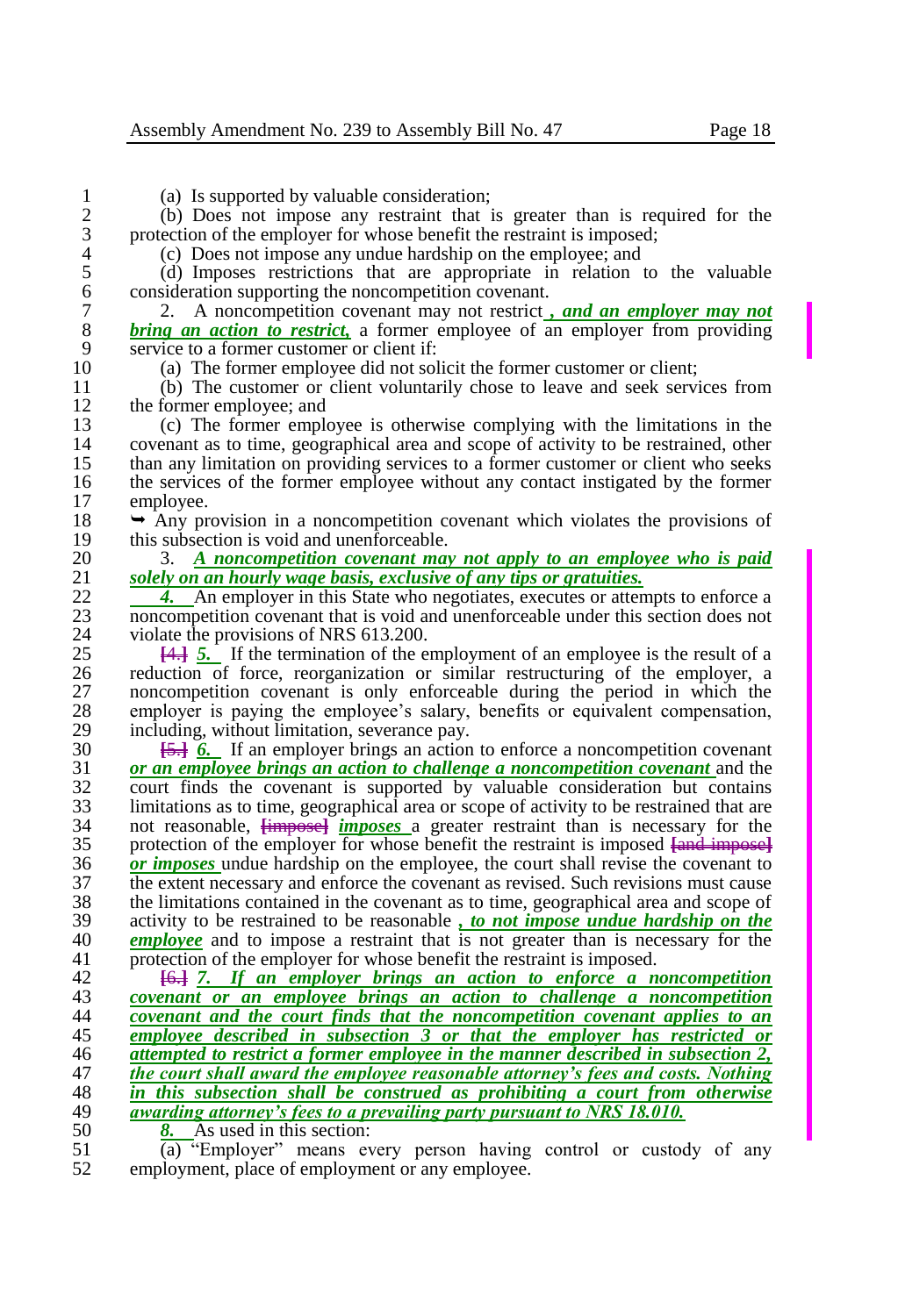| 1  | (b) "Noncompetition covenant" means an agreement between an employer and                         |
|----|--------------------------------------------------------------------------------------------------|
| 2  | employee which, upon termination of the employment of the employee, prohibits                    |
| 3  | the employee from pursuing a similar vocation in competition with or becoming                    |
| 4  | employed by a competitor of the employer.                                                        |
| 5  | Sec. 23. <del>[NRS 613.200 is hereby amended to read as follows:</del>                           |
| 6  | 613.200 1. Except as otherwise provided in this section, [and NRS                                |
| 7  |                                                                                                  |
|    | 613.195,] any person, association, company or corporation within this State, or any              |
| 8  | agent or officer on behalf of the person, association, company or corporation, who               |
| 9  | willfully does anything intended to prevent any person who for any cause left or                 |
| 10 | was discharged from his, her or its employ from obtaining employment elsewhere                   |
| 11 | <del>in this State is guilty of a gross misdemeanor and shall be punished by a fine of not</del> |
| 12 | more than \$5,000.                                                                               |
| 13 | 2. In addition to any other remedy or penalty, the Labor Commissioner may                        |
| 14 | impose against each culpable party an administrative penalty of not more than                    |
| 15 | \$5.000 for each such violation.                                                                 |
| 16 | 3. If a fine or an administrative penalty is imposed pursuant to this section,                   |
| 17 | the costs of the proceeding, including investigative costs and attorney's fees, may              |
| 18 | be recovered by the Labor Commissioner.                                                          |
| 19 | 4. The provisions of this section do not prohibit a person, association,                         |
| 20 | company, corporation, agent or officer from negotiating, executing and enforcing                 |
| 21 | an agreement with an employee of the person, association, company or corporation                 |
| 22 | which, upon termination of the employment, prohibits the employee from                           |
| 23 | disclosing any trade secrets, business methods, lists of customers, secret formulas              |
|    |                                                                                                  |
| 24 | or processes or confidential information learned or obtained during the course of his            |
| 25 | <u>or her employment with the person, association, company or corporation if the</u>             |
| 26 | agreement is supported by valuable consideration and is otherwise reasonable in its              |
| 27 | scope and duration] (Deleted by amendment.)                                                      |
| 28 | Sec. 24. <del>[1. Except as otherwise provided in this section, the amendatory</del>             |
| 29 | provisions of this act do not apply to any agreement entered into or policy adopted              |
| 30 | before October 1, 2021.                                                                          |
| 31 | 2. A person who is a party to an agreement or policy which contains a                            |
| 32 | provision specified in subsection 1 of section 12 of this act that is in effect on               |
| 33 | October 1, 2021, shall, on or before June 1, 2022, submit the agreement or policy to             |
| 34 | the Attorney General for approval. The agreement or policy must be accompanied                   |
| 35 | by the following information:                                                                    |
| 36 | $\frac{1}{\sqrt{2}}$ (a) The name and business address of each party to the agreement or policy; |
| 37 | (b) An identification of each location at which any party to the agreement or                    |
| 38 | policy provides health care services; and                                                        |
| 39 | (e) Such information as the Attorney General requires to demonstrate that the                    |
|    |                                                                                                  |
| 40 | proposed agreement or policy results in an increase in the welfare of consumers in               |
| 41 | this State that could not have been accomplished through alternative means that are              |
| 42 | less restrictive.                                                                                |
| 43 | 3. The Attorney General shall approve an agreement or policy submitted                           |
| 44 | pursuant to subsection 2 if the Attorney General determines:                                     |
| 45 | (a) The agreement or policy results in an increase in the welfare of consumers                   |
| 46 | <del>in this State:</del>                                                                        |
| 47 | (b) Such increase in the welfare could not have been accomplished through                        |
| 48 | alternative means that are less restrictive; and                                                 |
| 49 | (c) The agreement or policy does not constitute a contract, combination or                       |
| 50 | conspiracy in restraint of trade as described in subsection 1 of NRS 598A.060, as                |
| 51 | amended by section 15 of this act.                                                               |
| 52 | -4. The Attorney General shall, on or before June 1, 2023, provide written                       |
| 53 | notice of the approval or disapproval of an agreement or policy submitted pursuant               |
|    |                                                                                                  |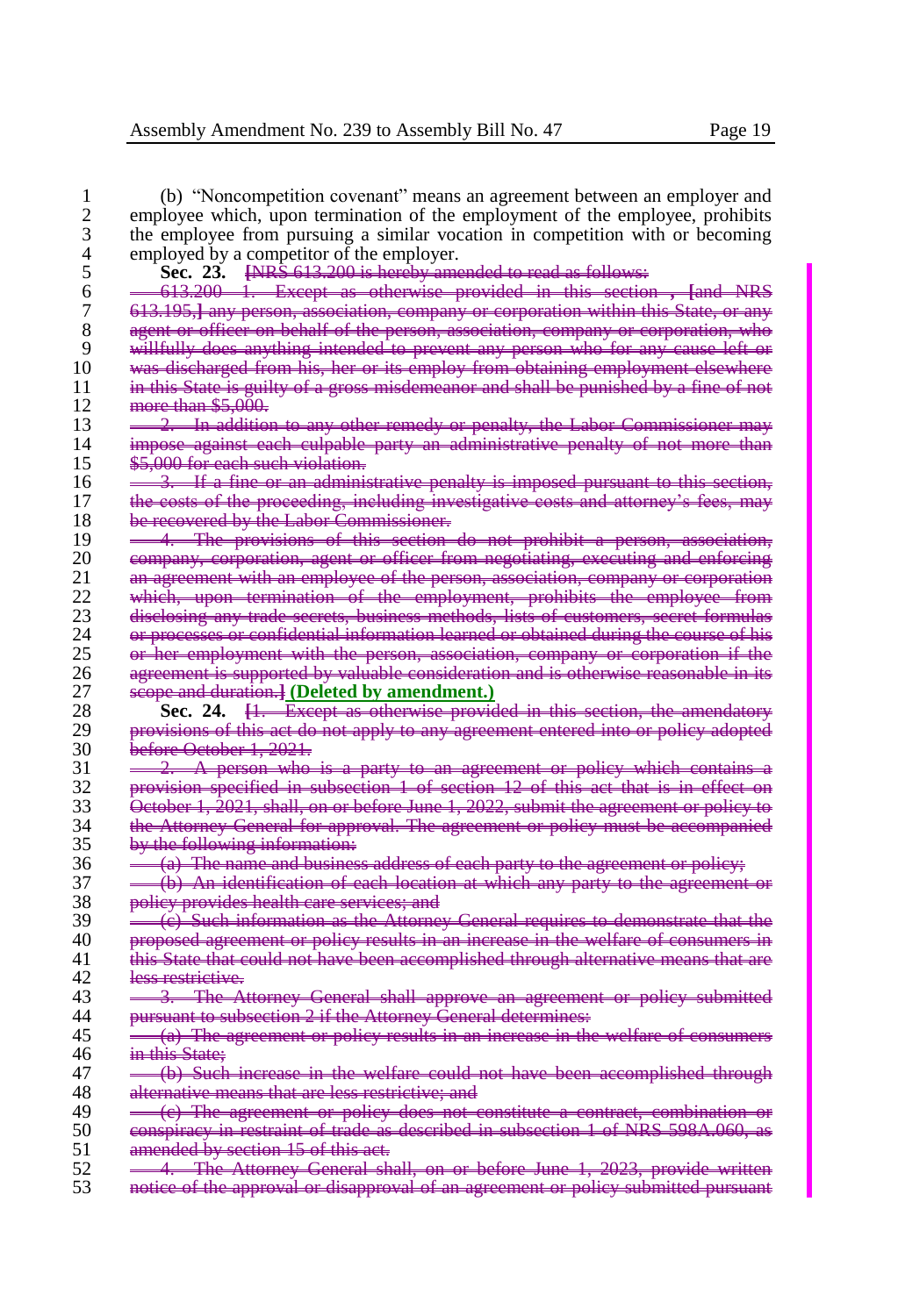|    | to subsection 2 to each party to the agreement or policy. If the Attorney Genera                                                                                                                          |
|----|-----------------------------------------------------------------------------------------------------------------------------------------------------------------------------------------------------------|
|    | disapproves an agreement or policy, the Attorney General<br>choll include in<br><del>ondi noutro ni</del>                                                                                                 |
|    | written notice the reasons for the disenvesse<br><del>whiteh house the reasons for the theapproval.</del>                                                                                                 |
|    | The degision of the Attorney Congral to disconveys on acrogament or n<br><del>an agreement or ponej</del><br><del>to unaupprove</del><br><del>na uccionon or une rutorne</del>                            |
|    | purguant to this soction is a final desigion for the purposes of indicial review.<br><del>a mar accionom roi</del>                                                                                        |
|    | on correspond or policy epocified in expectition<br>Ante neotheron<br><del>provision of an agreement of poncy specified in subsection.</del>                                                              |
|    | of this est shall be deemed you and unanforceable on June<br><del>- 1999</del> - 1999 -<br><del>uns au snan ou uucmuu voru allu unchiofeable on June 1,</del>                                             |
|    | the agreement or policy has been approved by the Attorney General<br><del>uneoo-</del>                                                                                                                    |
|    | esserdence with the provisions of this section<br><del>accordance with the</del><br><b>DIVISION</b>                                                                                                       |
|    | The parties to any agreement or policy approved pursuant to this secti<br><del>to this seedon</del>                                                                                                       |
|    | or poliou is in offset<br>shall an arkafara June 1 of each your in which the egreement<br><del>winch the agreement or pointy is in cricer,</del><br><del>shah, on or before same 1 or caen year in-</del> |
|    | Attorney Canaral a conv of the environed economiation<br><del>sucum to the Attorney Ocnerar a copy or the approved agreement or poney.</del>                                                              |
|    | n this soction. Theolth gave somice? her the meaning escribed<br><del>As uscu in uns scenon, - neum cure scryice - nus ure incumi<u>t</u> uscrio</del>                                                    |
|    | 598A.020, as amended by section 13 of this act.]<br><b>NID C</b><br>Deleted<br>- 11 12 13 14                                                                                                              |
|    | amendment.                                                                                                                                                                                                |
| 16 | <b>ENRS</b> 613.195 is hereby repealed.] (Deleted by amendment.)<br>Sec. 25                                                                                                                               |
|    |                                                                                                                                                                                                           |

#### TEXT OF REPEALED SECTION

613.195 Noncompetition covenants: Limitations; enforceability; revision by court.

oncompetition covenant is void and unenforceable noncompetition covenant:

(a) Is supported by valuable consideration;

(b) Does not impose any restraint that is greater than is required for the protection of the employer for whose benefit the restraint is imposed;

<del>on the employee; and</del>

(d) Imposes restrictions that are appropriate in relation to the valuable mpetition supporting the magic  $\epsilon$ 

2. A noncompetition covenant may not restrict a former employee of an employer from providing service to a former customer or client if:

The former employee did not solicit the former customer or

The customer or client voluntarily chose to leave and seek

<del>ormer employe</del><br>(e) The former employee is otherwise complying with the limitations geographical area and scope of activity to be restrained  $\epsilon$  as to time, geographical area and scope of activity to be any limitation on providing services to a former customer or client who see vices of the former employee without any contact instigated by the forme employee.

noncompetition covenant which violates the provisions <del>void and unenforceable.</del>

in this State who negotiates, executes or attempts to enforce petition covenant that is void and unenforceable under this section does n te the provisions of NRS 613.200.

**11 the termination of the employment of an employee is the result of an employee is the result of a**<br>**11 of force, reorganization or similar restructuring of the** restructuring of the<br>during the period ncompetition covenant is only enforceable during the period in which the period in which the period in which t<br>plover is paying the employee's salary, benefits or equi employer is paying the employee's salary, benefits or equivalent compensation, including, without limitation, severance pay.